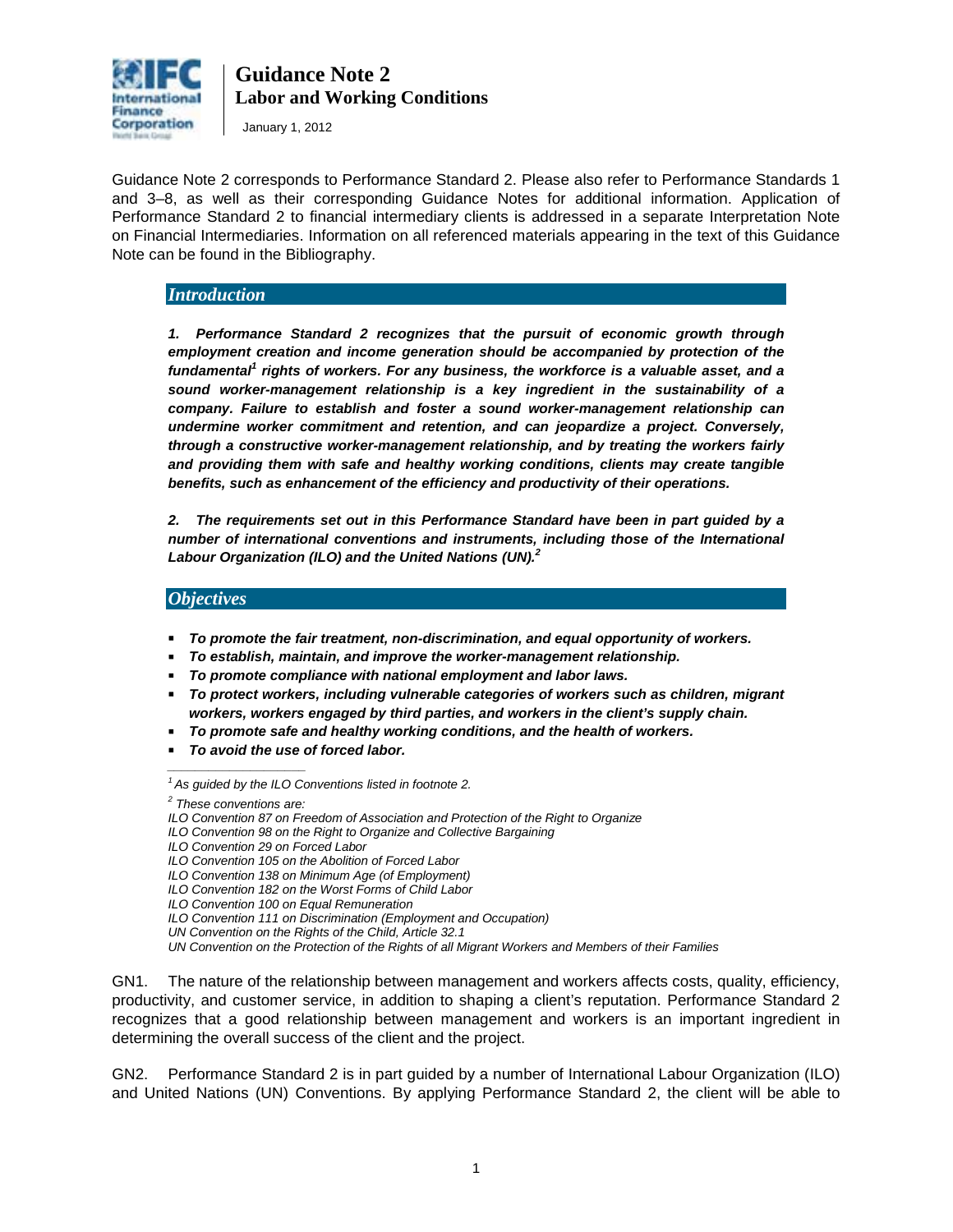

January 1, 2012

operate its business in a manner consistent with the four core ILO labor Conventions.<sup>GN[1](#page-0-0)</sup> In addition, Performance Standard 2 also addresses other areas such as working conditions and terms of employment, retrenchment, grievance mechanism, workers' accommodation and occupational health and safety (OHS) issues. Some of these requirements refer the client to the applicable national law. Where national law establishes standards that are less stringent than those in Performance Standard 2, or are silent, clients will meet the requirements of Performance Standard [2](#page-1-0).<sup>GN2</sup>

GN3. In the identification of labor risks and impacts, clients should engage with workers and with representatives of workers' organizations where they exist. In order to strengthen the process of identifying risks and impacts, engagement could also include workers' organizations at a sector level and labor inspectorates. Actions identified through the risks and impacts identification process and needed to achieve compliance with national law and the requirements under Performance Standard 2 will become part of the management program outlined in Performance Standard 1 and its accompanying Guidance Note. This process will allow the client to design or update its human resources (HR), employment, contracting and purchasing policies and procedures in ways that enhance the long-term viability and success of the business while safeguarding the rights of workers. This will help clients implement a systematic approach to labor and working conditions in their operations (see paragraphs GN5–GN9 of Guidance Note 1).

## *Scope of Application*

*3. The applicability of this Performance Standard is established during the environmental and social risks and impacts identification process. The implementation of the actions necessary to meet the requirements of this Performance Standard is managed through the client's Environmental and Social Management System (ESMS), the elements of which are outlined in Performance Standard 1.* 

*4. The scope of application of this Performance Standard depends on the type of*  employment relationship between the client and the worker. It applies to workers directly *engaged by the client (direct workers), workers engaged through third parties to perform*  work related to core business processes<sup>3</sup> of the project for a substantial duration *(contracted workers), as well as workers engaged by the client's primary suppliers (supply chain workers).<sup>4</sup>* 

#### *Direct Workers*

**\_\_\_\_\_\_\_\_\_\_\_\_\_\_\_\_\_\_\_\_** 

*5. With respect to direct workers, the client will apply the requirements of paragraphs 8–23 of this Performance Standard.* 

*<sup>3</sup> Core business processes constitute those production and/or service processes essential for a specific business activity without which the business activity could not continue.*

*<sup>4</sup> Primary suppliers are those suppliers who, on an ongoing basis, provide goods or materials essential for the core business processes of the project.*

 $\overline{a}$ <sup>GN1</sup> In 1998, the ILO adopted the Declaration on the Fundamental Principles and Rights at Work, which commits Member States to respect and promote principles and rights related to the four core labor standards, regardless of having ratified the relevant Conventions. These Principles and Rights refer to no child labor, no forced labor, non-discrimination, and freedom of association and collective bargaining.

<span id="page-1-1"></span><span id="page-1-0"></span>GN2 In addition to the ILO Conventions referred to in Performance Standard 2, and throughout this Guidance Note, the ILO has established numerous other conventions on labor and working conditions. These are available through the [ILO website.](http://www.ilo.org/global/lang--en/index.htm) The ILO has a considerable presence in many of its member countries and some of the local offices have programs with expertise to guide the private sector in good labor practices.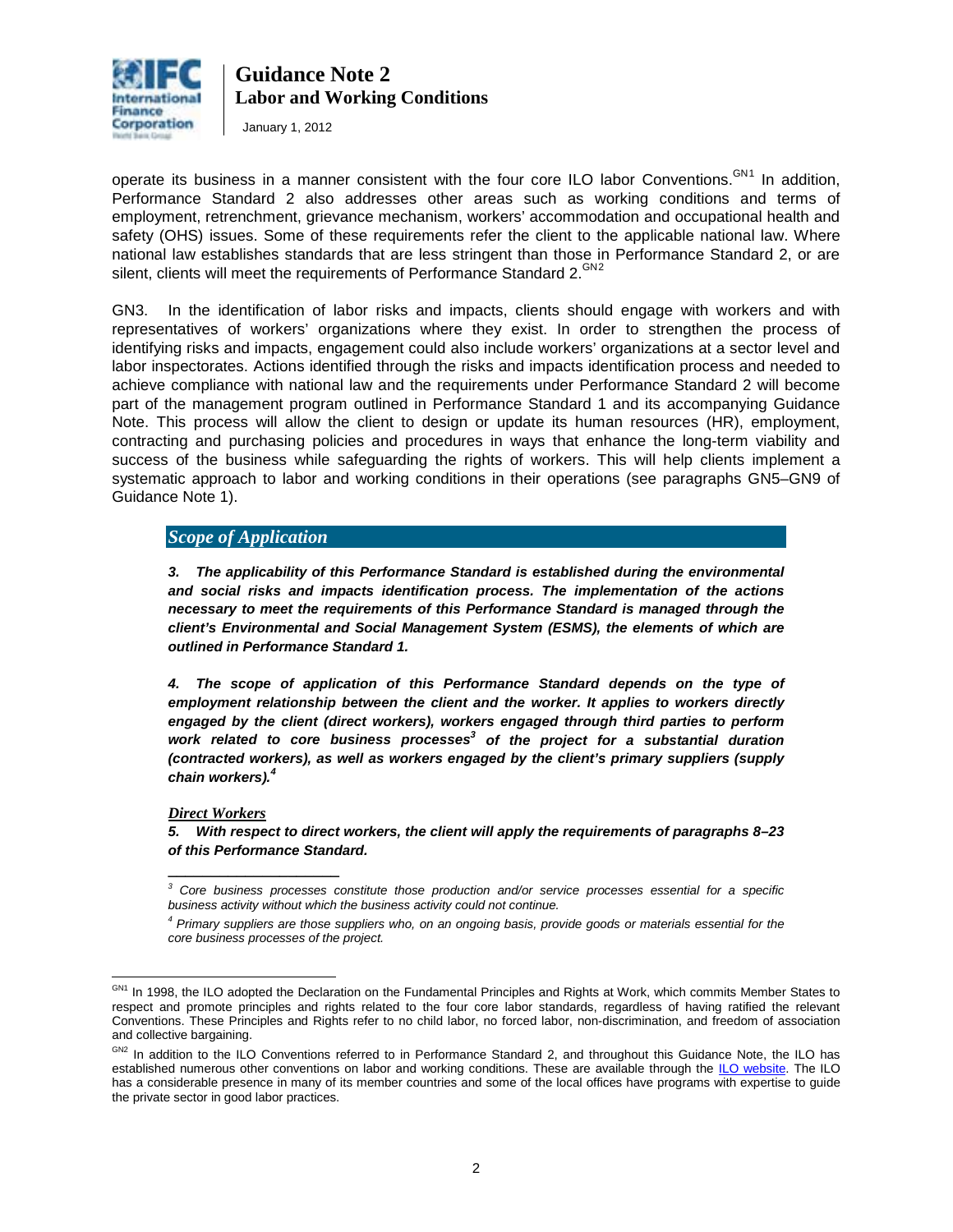

January 1, 2012

#### *Contracted Workers*

*6. With respect to contracted workers, the client will apply the requirements of paragraphs 23–26 of this Performance Standard.* 

#### *Supply Chain Workers*

*7. With respect to supply chain workers, the client will apply the requirements of paragraphs 27–29 of this Performance Standard.* 

GN4. Clients have differing degrees of influence and control over the working conditions and treatment of different types of workers associated with the project, and the requirements of Performance Standard 2 reflect this reality.

GN5. Clients should assess with whom they are considered to be in an employment relationship and identify the types of workers. The employment relationship is the legal link between employers and employees. It exists when a person performs work or provides services under certain conditions in return for remuneration. It is through the employment relationship, however defined, that reciprocal rights and obligations are created between the worker and the employer. [ILO Recommendation No. 198,](http://www.ilo.org/public/english/dialogue/ifpdial/downloads/guide-rec198.pdf) paragraph 13, provides indicators to determine the existence of an employment relationship for direct and contracted workers. Following Recommendation No. 198, the indicators of an employment relationship might include:

- (a) Subordination and dependence
- (b) Control of the work and instructions: the fact that the work: is carried out according to the instructions and under the control of another party; involves the integration of the worker in the organization of the enterprise; is performed solely or mainly for the benefit of another person; must be carried out personally by the worker; is carried out within specific working hours or at a workplace specified or agreed by the party requesting the work; is of a particular duration and has a certain continuity; requires the worker's availability; or involves the provision of tools, materials and machinery by the party requesting the work;
- (c) Integration of worker in the enterprise: periodic payment of remuneration to the worker; the fact that such remuneration constitutes the worker's sole or principal source of income; provision of payment in kind, such as food, lodging or transport; recognition of entitlements such as weekly rest and annual holidays; payment by the party requesting the work for travel undertaken by the worker in order to carry out the work; or absence of financial risk for the worker.

GN6. In some cases, there is difficulty in determining whether or not an employment relationship exists. This include situations where (i) the respective rights and obligations of the parties concerned are not clear, or where (ii) there has been an attempt to disguise the employment relationship, or where (iii) inadequacies or gaps exist in the legal framework, in its interpretation or application.

GN7. Companies need to ensure that contractual arrangements, including those involving multiple parties, are clear and establish who is responsible for providing adequate labor and working conditions to workers.

GN8. Companies should refrain from entering into disguised employment relationships such as (i) contractual arrangements that hide the true legal status of the employment relationship; and/or (ii) contractual arrangements that have the effect of depriving workers of the protection they are due.

GN9. Clients need to be aware of the effects of the employment relationship on vulnerable groups, including women workers, young workers, migrant workers and workers with disabilities, and make efforts to address any potential negative effects.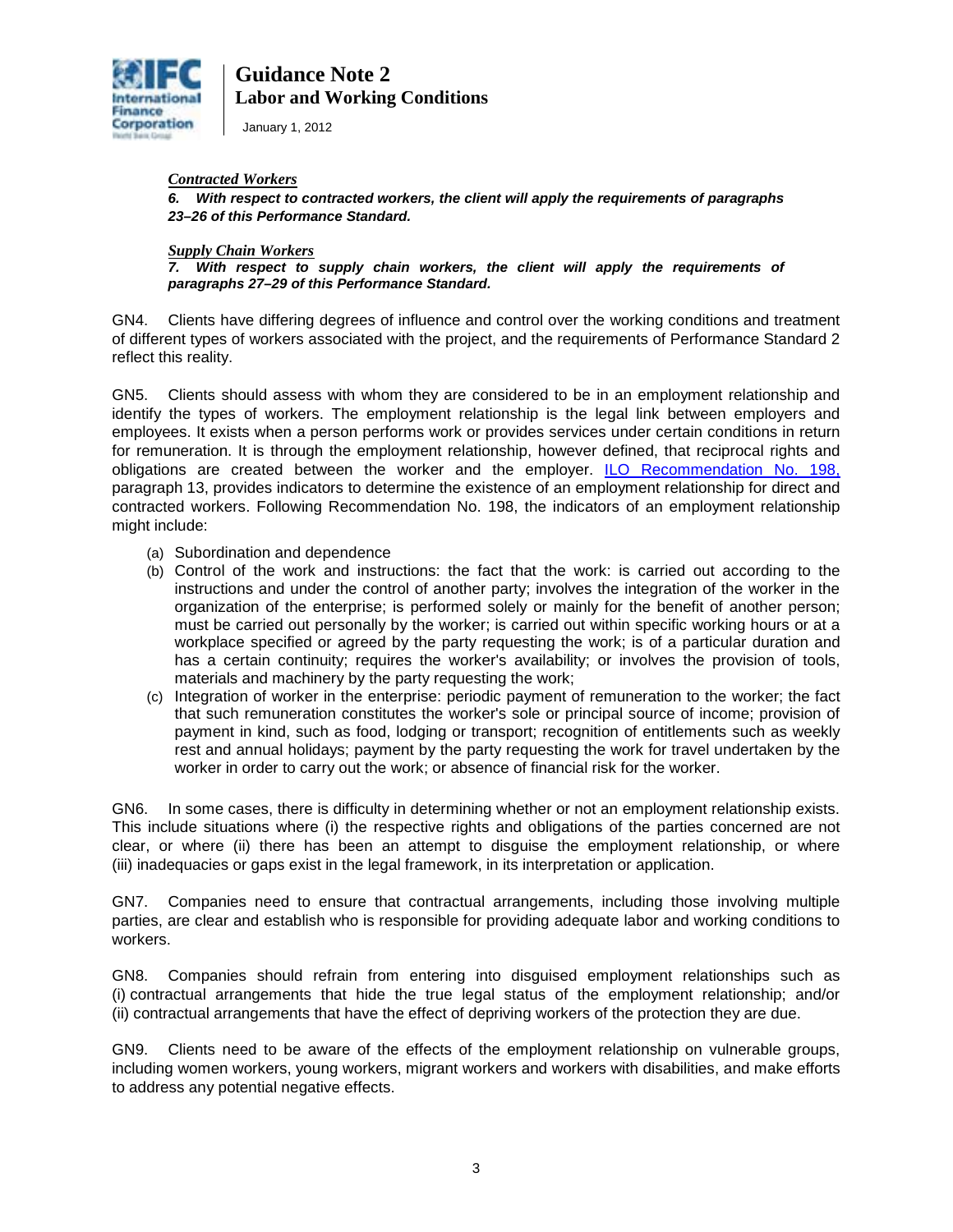

January 1, 2012

GN10. *Direct Workers:* The client has a clear employment relationship and complete control over the working conditions and treatment of its direct workers. Therefore all requirements of Performance Standard 2 apply to this group of workers. Clients may be responsible for applying all the requirements of Performance Standard 2 to certain workers nominally engaged by third parties, notwithstanding paragraph GN8, if the client controls the working conditions and treatment of these workers in a manner comparable to that for workers directly engaged by the client.<sup>GN[3](#page-1-1)</sup>

GN11. *Contracted Workers:* In respect of those workers engaged through third parties (for example contractors, brokers, agents, or intermediaries) who are performing work or providing services directly related to core business processes of the project for a substantial duration, <sup>GN[4](#page-3-0)</sup> including the construction phase of the project or who are geographically working at the project location, the client will implement policies and procedures for managing third parties and ensure these comply with the requirements under Performance Standard 2. Even though these workers may be engaged through a third party and the client may have limited legal responsibilities in relation to these workers, this Performance Standard has specific requirements that are set out in paragraphs 24–26. Clients should ensure that the employment relationship is clear in the contractual agreement with third parties, and that it provides the appropriate labor and working conditions as outlined in Performance Standard 2.

GN12. *Supply Chain Workers:* These workers are employed by suppliers providing goods and materials to the company. There is no direct contractual or labor relationship between the client and the workers at supplier level, and costs and benefits are paid by suppliers. With regard to those working in sectors known for involving child or forced labor or significant safety violations, the client will assess if there are any incidents of child labor, forced labor or significant safety issues by applying paragraphs 27–28 of Performance Standard 2. If child labor, forced labor or significant safety issues are identified the company will work with the suppliers to take corrective action. In the event that corrective action is not feasible the company will change to suppliers that are managing the risk of child labor, forced labor and safety issues adequately.

## *Requirements*

*Working Conditions and Management of Worker Relationship*

*Human Resources Policies and Procedures*

*8. The client will adopt and implement human resources policies and procedures appropriate to its size and workforce that set out its approach to managing workers consistent with the requirements of this Performance Standard and national law.* 

*9. The client will provide workers with documented information that is clear and understandable, regarding their rights under national labor and employment law and any applicable collective agreements, including their rights related to hours of work, wages, overtime, compensation, and benefits upon beginning the working relationship and when any material changes occur.* 

GN13. In order to ensure efficient and fair management of workers, clients are required to have policies and procedures dealing with a range of HR matters. The scope and depth of the policies should be tailored to the size and nature of the client's workforce. These policies and procedures should cover all type of workers, including direct workers, contracted workers and supply chain workers. At a minimum, policies in place should be consistent with the requirements of local labor law and Performance

<span id="page-3-1"></span> $\overline{a}$ <sup>GN3</sup> Clients may find useful guidance in ILO Recommendation 198 on the Employment Relationship.

<span id="page-3-0"></span>GN4 Substantial duration" should be understood to mean employment other than on a casual or intermittent basis.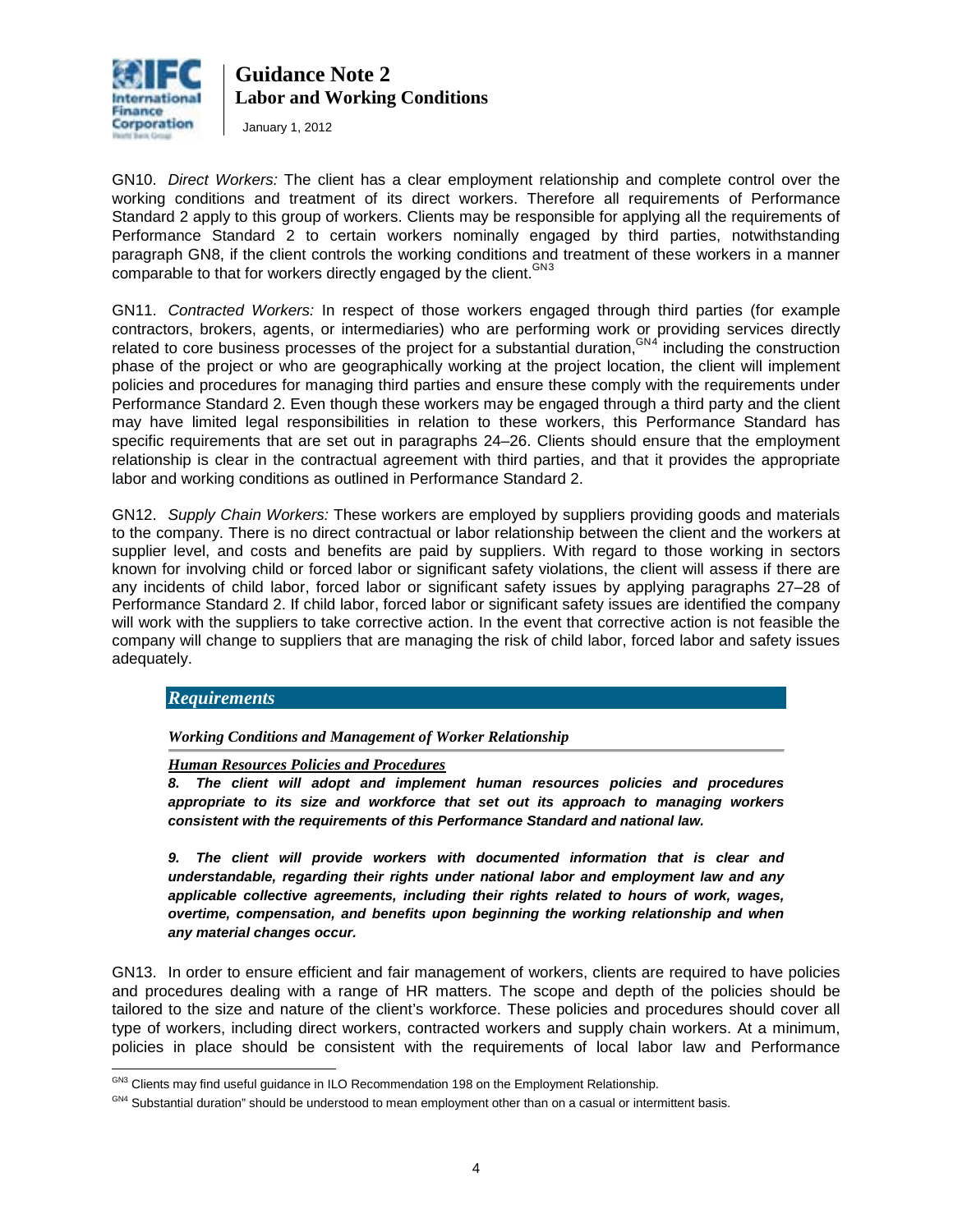

January 1, 2012

Standard 2. These procedures need to be up to date and integrated into the overall management system of the company to ensure consistency and ongoing monitoring. See Annex B for a list of topics typically covered by such policies.

GN14. All workers performing work for the company should have a contract which describes the employment relationship with the company or a third party. This contract should be provided as part of the hiring process and should explain in detail the policies and procedures related to the labor and working conditions. This will include terms and duration of the employment relationship, wages and benefits, wage calculation and pay slips, hours of work, overtime, rest days, breaks, grievance procedures, deductions, working conditions, termination procedures, health insurance, and pension.

GN15. Clients should keep a written record of the employment relationship conditions at the time of hire of each directly contracted worker. Documentation needs to be up-to-date and maintained by a designated responsible person or department.

GN16. The working conditions and terms of employment should be communicated to the workers orally or in writing. Oral communication may be appropriate for simple short-term jobs or where workers are illiterate. In other cases, clients should provide documentation of the working conditions and terms of employment. Where there is a collective agreement that applies to the workers, this should be communicated to them as well.

GN17. Documentation should be clear, easily understandable, and accurate. The extent of documentation can be appropriate to the length and nature of the employment relationship. For example, a simple public notice of the job to be done, the number of hours, pay, and other key terms and working conditions may be adequate for seasonal workers (with copies available on request), while for longerterm employment, material terms of the employment relationship should be documented. In some countries, individual contracts are a legal requirement. See Annex C for a list of information that should be communicated to the worker.

GN18. The HR policy should also include statements on workers' right to privacy relevant to the particular business operations. This should include i) notification: notification to workers on the data collection process and the type of data collected; ii) purpose: the purpose of collecting the data; iii) consent: data should not be disclosed without the worker's consent; iv) security: data should be kept secure and confidential; v) disclosure: workers should be informed as to who is collecting their data; vi) access: workers should be allowed to access their data and make corrections to any inaccurate data; and vii) accountability: workers should have a method available to them to hold data collectors accountable for following the above principles. Data should only be collected and used for reasons directly relevant to employment; all medical data remains confidential. If workers are being filmed, or will be body searched, or if other surveillance methods are to be used, they should be informed and the reasons explained for these procedures. Any such method should follow the principle stated above and should be conducted in ways that are not intimidating or harassing for the workers.

GN19. Clients need to inform workers about the type of information that will be kept and how this information will be used. Countries have different legal requirements for employment record retention. Clients will follow these requirements and inform workers to ensure that information is accurate, relevant and safe from improper disclosure. Clients should also keep personnel files that reflect performance reviews and any complaints brought against the company or individual employees. Clients should also keep all final memoranda and correspondence reflecting performance reviews and actions taken by or against personnel in the employee's personnel file.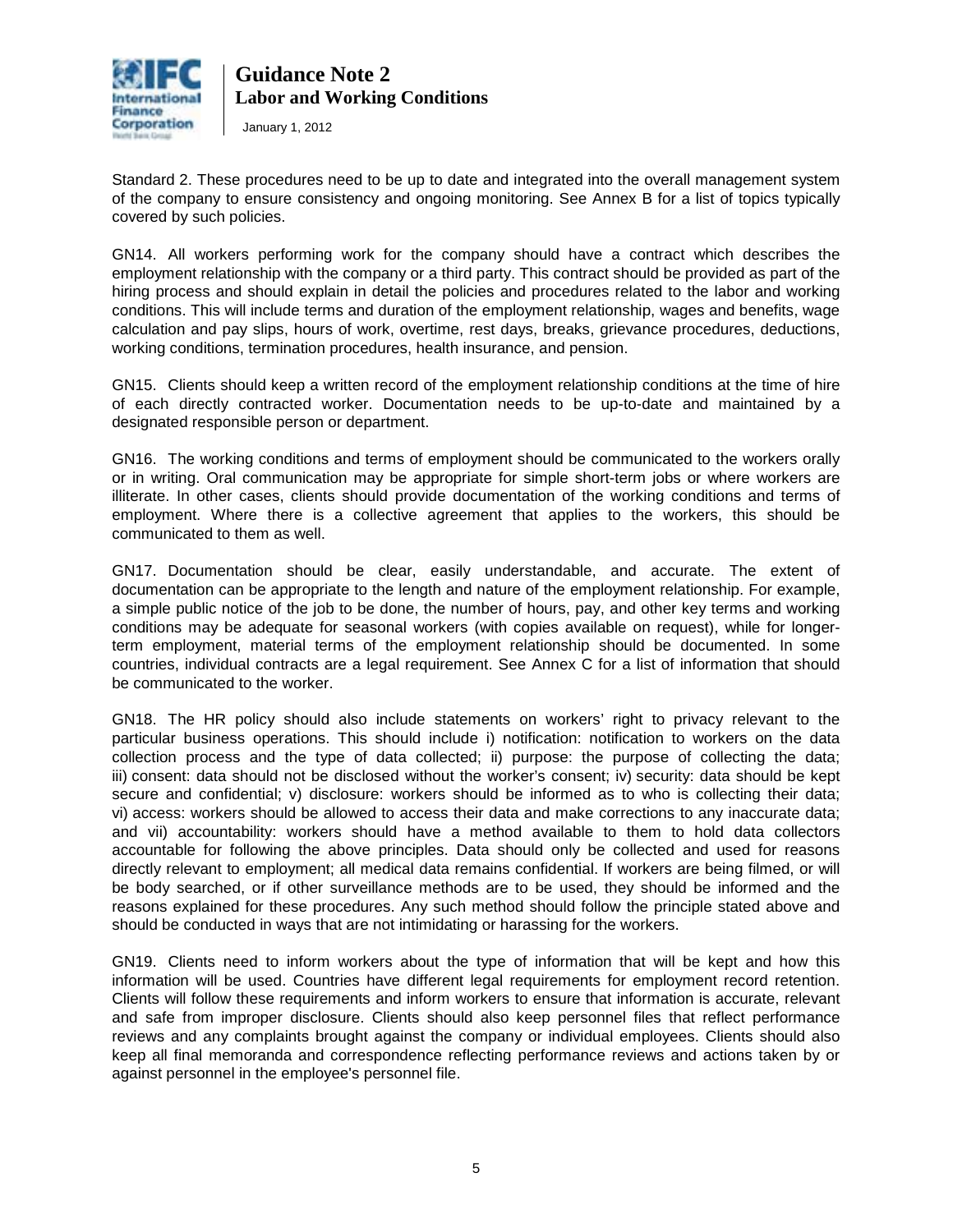

January 1, 2012

**\_\_\_\_\_\_\_\_\_\_\_\_\_\_\_\_\_\_\_\_** 

GN20. For further guidance, see [IFC's Measure & Improve your Labor Standards Performance](http://www1.ifc.org/wps/wcm/connect/Topics_ext_content/ifc_external_corporate_site/IFC%20Sustainability/Publications/Publications_Handbook_LaborStandardsPerformance__WCI__1319577153058?id=0b26798048d2ea1eb8c1bd4b02f32852&WCM_Page.ResetAll=TRUE&CACHE=NONE&C)  [Handbook.](http://www1.ifc.org/wps/wcm/connect/Topics_ext_content/ifc_external_corporate_site/IFC%20Sustainability/Publications/Publications_Handbook_LaborStandardsPerformance__WCI__1319577153058?id=0b26798048d2ea1eb8c1bd4b02f32852&WCM_Page.ResetAll=TRUE&CACHE=NONE&C)

#### *Working Conditions and Terms of Employment*

*10. Where the client is a party to a collective bargaining agreement with a workers' organization, such agreement will be respected. Where such agreements do not exist, or do not address working conditions and terms of employment,<sup>5</sup> the client will provide*  reasonable working conditions and terms of employment.<sup>6</sup>

*11. The client will identify migrant workers and ensure that they are engaged on substantially equivalent terms and conditions to non-migrant workers carrying out similar work.* 

*12. Where accommodation services<sup>7</sup> are provided to workers covered by the scope of this Performance Standard, the client will put in place and implement policies on the quality and management of the accommodation and provision of basic services.<sup>8</sup> The accommodation services will be provided in a manner consistent with the principles of non-discrimination and equal opportunity. Workers' accommodation arrangements should not restrict workers' freedom of movement or of association.*

GN21. Working conditions, as used in Performance Standard 2, refer to conditions in the workplace and treatment of workers. Conditions in the workplace include the physical environment, health, and safety precautions, and access to sanitary facilities. Treatment of workers includes disciplinary practices, reasons and process for termination of workers and respect for the worker's personal dignity (such as refraining from physical punishment or abusive language).

GN22. Terms of employment include wages and benefits, wage deductions, hours of work, breaks, rest days, overtime arrangements, and overtime compensation, medical insurance, pension, and leave for illness, vacation, maternity, or holiday.

GN23. Performance Standard 2 identifies two distinct circumstances that define the clients' obligations with regard to working conditions and terms of employment. One circumstance is where the client is party to a collective bargaining agreement with a workers' organization that was chosen by the workers without employer interference. The other is where such agreements do not exist, do not cover all workers employed or contracted by the client, or do not address working conditions.

GN24. Where collective bargaining agreements are in place, the client should verify that these meet the requirements of national law and Performance Standard 2, and provide conditions and terms of

*<sup>5</sup> Working conditions and terms of employment examples are wages and benefits; wage deductions; hours of work; overtime arrangements and overtime compensation; breaks; rest days; and leave for illness, maternity, vacation or holiday.*

*<sup>6</sup> Reasonable working conditions and terms of employment could be assessed by reference to (i) conditions*  established for work of the same character in the trade or industry concerned in the area/region where the work is carried out; (ii) collective agreement or other recognized negotiation between other organizations of *employers and workers' representatives in the trade or industry concerned; (iii) arbitration award; or (iv) conditions established by national law.* 

*<sup>7</sup> Those services might be provided either directly by the client or by third parties.*

*<sup>8</sup> Basic services requirements refer to minimum space, supply of water, adequate sewage and garbage disposal system, appropriate protection against heat, cold, damp, noise, fire and disease-carrying animals, adequate sanitary and washing facilities, ventilation, cooking and storage facilities and natural and artificial lighting, and in some cases basic medical services.*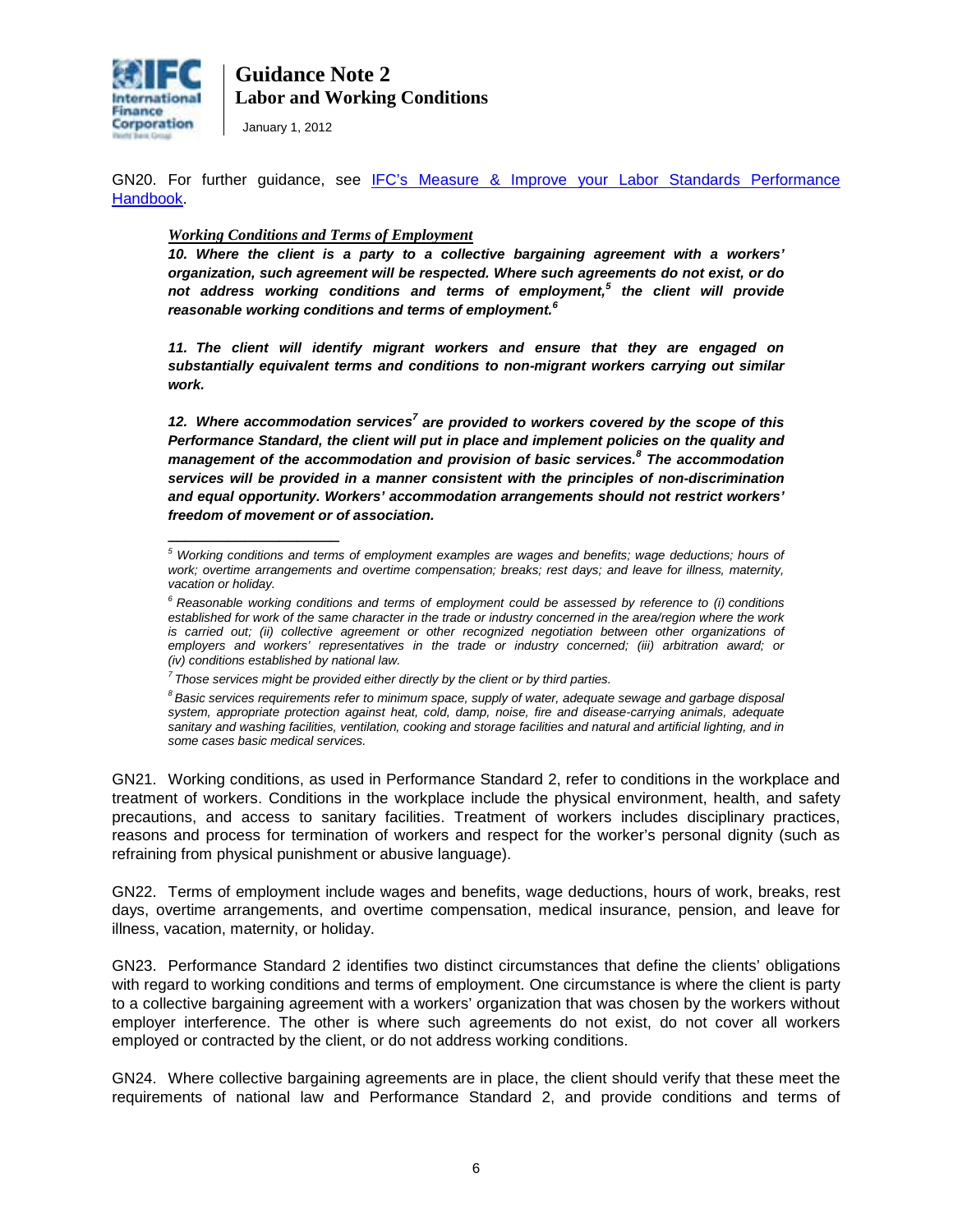

January 1, 2012

employment in line with these agreements. Where some employees are covered by collective bargaining agreements and others are not, the terms and conditions of employment as well as benefits of all employees in similar positions should be substantially equivalent.

GN25. Where collective bargaining agreements do not exist, or do not address particular working conditions and terms of employment, clients should provide reasonable working conditions and terms of employment that, at a minimum, comply with national law. Most countries have extensive legal frameworks covering many working conditions and terms of employment, such as minimum wage, maximum hours, payments for overtime work, minimum leave time for vacation, holiday, illness, injury, maternity, and health and safety protections. However, sometimes these legal frameworks do not reflect the prevailing market conditions for the industry, sector, or geography of the client's business. The client should therefore consider whether the terms and conditions provided to workers are in line with industry, sector or geographical norms, and would normally be expected to provide terms and conditions not less favorable than those provided by comparable employers in the country concerned.<sup>GN[5](#page-3-1)</sup>

GN26. If clients are working in countries where comparable employers do not exist, they should provide wages, benefits and conditions of work consistent with the legal framework.

GN27. Where agreements exist, but have not gone through a collective bargaining process, clients will not use these to discriminate against unionized workers. The guiding principle is that all workers have the right to choose the most appropriate option for their needs and should have substantially equivalent terms of employment.

GN28. If the client hires migrant workers (internal or international), their working conditions and terms of employment should be the same or substantially equivalent to those of non-migrant workers performing the same type of work.<sup>GN[6](#page-6-0)</sup> These terms and conditions include remuneration, overtime, hours of work, weekly rest, holidays with pay, safety, health, termination of the employment relationship and any other conditions of work which, according to national law and practice, are covered by these terms. Other terms of employment, include minimum age of employment, and restriction on work. This refers both to migrant workers engaged directly or through a third party.

GN29. In some cases, migrant workers might take their families or members of their families to the place of employment. Due diligence on potential risks and impacts will allow the client to better manage these. Negative impacts could include use of child labor in client operations; children exposed to dangerous or hazardous conditions by accessing the operations; poor living conditions; lack of access to services such as healthcare and education; etc.

GN30. On projects that have a construction element or are remote, (such as large factories away from urban areas, mining projects, oil and gas projects, and some plantation-based agriculture), the client, or contractors, working for the client will provide accommodation, transportation, and basic services including water, sanitation, and medical care for the workers working on that project. This accommodation may take various forms, ranging from long-established permanently built dormitories to temporary exploration camps.

<span id="page-6-1"></span>GN31. When the client provides services to workers these services shall be provided in a nondiscriminatory manner and comply with national and international standards for quality, security, safety and professional competency. The workers should not be forced to use any of the services provided by

 $\overline{a}$ <sup>GN5</sup> This is based on formulations in the ILO Tripartite Declaration of principles concerning multinational enterprises and social policy (2006) and the OECD Guidelines for Multinational Enterprises (2001).

<span id="page-6-0"></span>GN6 See ILO Convention 97: Migration for Employment (1949).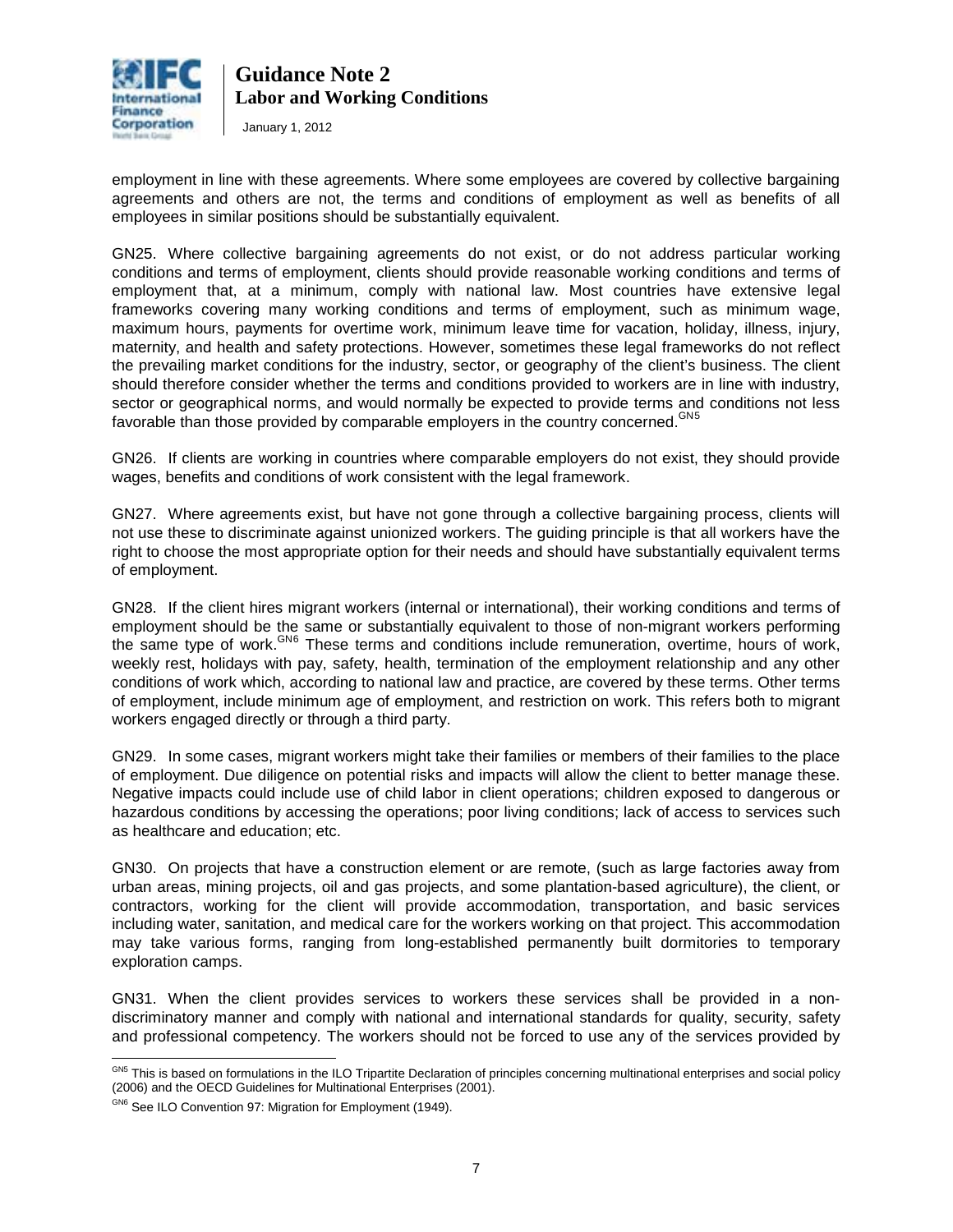

January 1, 2012

the client and if the client charges for services, prices should be at market rate, transparent and fair. Clients should develop a set of standards and a plan for establishment and maintenance of accommodation and services. These standards should be clearly communicated and required of any contractor or accommodation providers. Conditions with respect to accommodation and services provided should be monitored by the client.

GN32. IFC and the European Bank for Reconstruction and Development published guidance that sets out a range of criteria which can be applied in relation to worker accommodation [\(Workers'](http://www1.ifc.org/wps/wcm/connect/topics_ext_content/ifc_external_corporate_site/ifc+sustainability/publications/publications_gpn_workersaccommodation)  [Accommodation: Processes and Standards—](http://www1.ifc.org/wps/wcm/connect/topics_ext_content/ifc_external_corporate_site/ifc+sustainability/publications/publications_gpn_workersaccommodation)A Guidance Note by IFC and the EBRD).

#### *Workers' Organizations*

*13. In countries where national law recognizes workers' rights to form and to join workers' organizations of their choosing without interference and to bargain collectively, the client will comply with national law. Where national law substantially restricts workers' organizations, the client will not restrict workers from developing alternative mechanisms to*  express their grievances and protect their rights regarding working conditions and terms of *employment. The client should not seek to influence or control these mechanisms.* 

*14. In either case described in paragraph 13 of this Performance Standard, and where national law is silent, the client will not discourage workers from electing worker representatives, forming or joining workers' organizations of their choosing, or from bargaining collectively, and will not discriminate or retaliate against workers who participate, or seek to participate, in such organizations and collective bargaining. The client will engage with such workers' representatives and workers' organizations, and provide them with information needed for meaningful negotiation in a timely manner. Workers' organizations are expected to fairly represent the workers in the workforce.* 

GN33. A workers' organization is any organization of workers for the purpose of furthering and defending the interests of workers with regard to working conditions and terms of employment.<sup>GN[7](#page-6-1)</sup> Workers' organizations are typically called trade unions or labor unions. Professional and administrative workers' organizations are often called workers' associations. Under Performance Standard 2, the term excludes organizations that have not been freely chosen by the workers involved or that are under the influence or control of the employer or the state.

GN34. Collective bargaining consists of discussions and negotiations between employers and representatives of workers' organizations for the purpose of determining working conditions and terms of employment by joint agreement.<sup>GN[8](#page-7-0)</sup> It also includes the implementation and administration of any agreements that may result from collective bargaining and the resolution of other issues that arise in the employment relationship with respect to workers represented by the workers' organization.

GN35. In a large number of ILO member countries workers have the legal right to form unions or other workers' organizations of their own choosing and to bargain collectively with their employers. National law typically reflects a number of international agreements that recognize and protect these rights. CN[9](#page-7-1)

<span id="page-7-2"></span> $\overline{a}$ <sup>GN7</sup> Based on ILO Convention 87 on Freedom of Association and Protection of the Right to Organize.

<span id="page-7-0"></span>GN8 Based on ILO Convention 98 on the Right to Organize and Collective Bargaining.

<span id="page-7-1"></span>GN9 International agreements include the UN International Covenant on Economic, Social and Cultural Rights; UN International Covenant on Civil and Political Rights; ILO Convention 87 on Freedom of Association and Protection of the Right to Organize; and ILO Convention 98 on the Right to Organize and Collective Bargaining.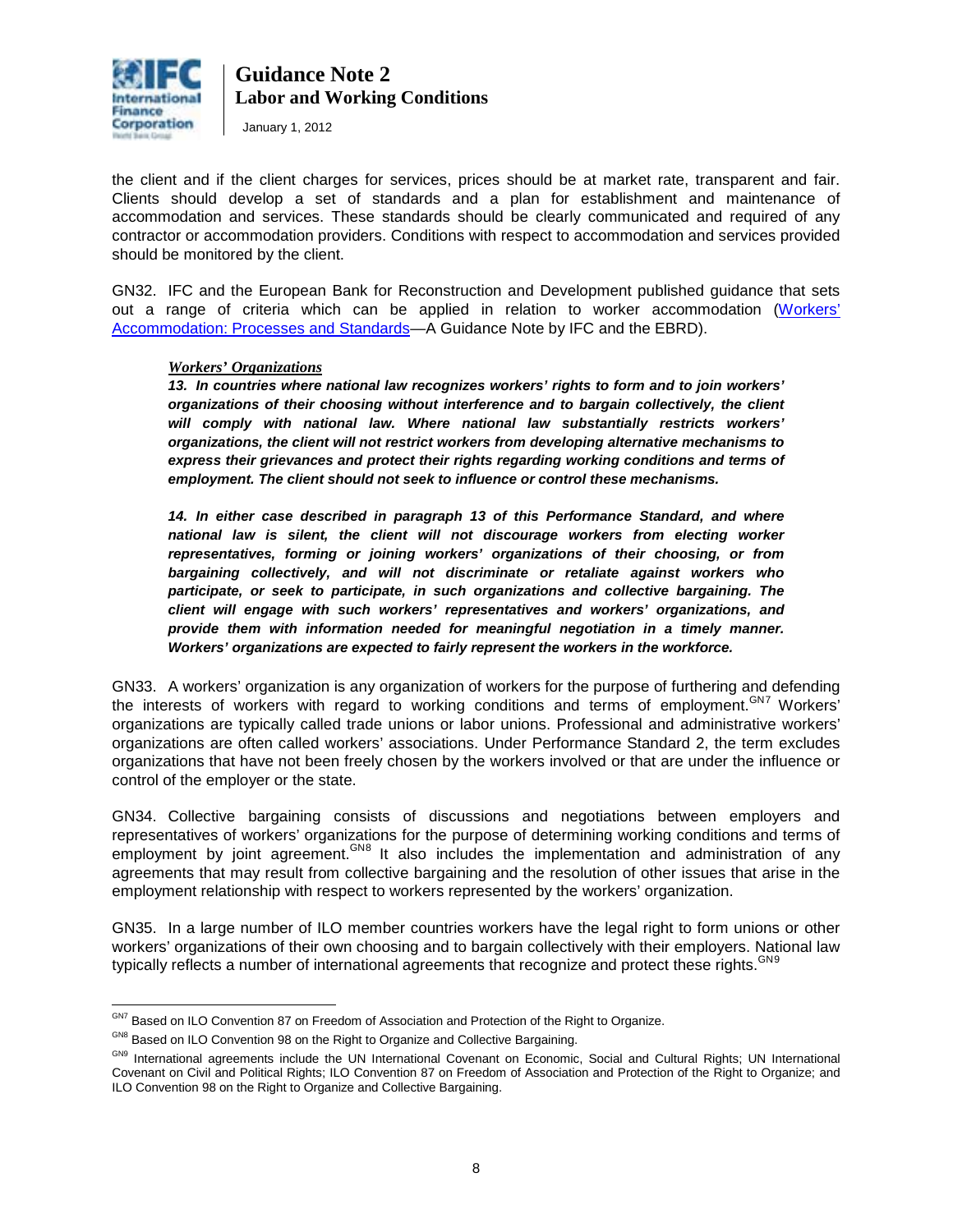

January 1, 2012

GN36. Clients should not interfere with workers' rights to form or join a workers' organization, for example, by favoring one workers' organization over another or unreasonably restricting access to workers by representatives of such organizations. Workers' organizations should be representative of the work force and act pursuant to the principles of fair representation of workers.

GN37. Clients should not discourage workers from forming or joining a workers' organization or discriminate or retaliate against workers who attempt to form or join workers' organizations. Refusing to hire workers who have been members or leaders of workers' organizations at other firms (for reasons unrelated to qualifications or job performance) would constitute discrimination. Other forms of discrimination or retaliation would include demoting or re-assigning workers, as well as outsourcing or shifting work among facilities, in response to union activities.

GN38. Clients should also provide access for representatives of workers' organizations to the workers they represent. Workers should be free to meet and discuss workplace issues on the premises during scheduled breaks, and before and after work. Furthermore, workers should be allowed to choose representatives to speak with management, inspect working conditions in an appropriate manner and in a way that does not disrupt productivity, and carry out other organizing activities.

GN39. In a number of countries, or in particular sectors, workers' freedom of association and/or collective bargaining is substantially restricted by law. This may occur in a number of ways. In some countries unions are prohibited, while in others, workers' organizations may exist but are controlled or subject to approval by the state. There are some instances where either particular categories of workers (e.g., non-nationals) or workers in particular sectors, such as export processing zones, are excluded from the right to associate freely and bargain collectively. In any of these circumstances, the client should engage with workers to address issues relating to their working conditions and terms of employment. Methods to enable alternative mechanisms include but are not limited to recognizing worker committees, and allowing workers to choose their own representatives for dialogue and negotiation over terms and conditions of employment with the employer in a manner that does not contravene national law.

GN40. In a number of countries, the law is silent on workers' freedom of association and/or collective bargaining rights, but does not prohibit workers' organizations or collective bargaining. In these countries, clients should engage with workers to address issues relating to their working conditions and terms of employment. In the absence of legal constraints, clients in these countries are encouraged to recognize workers' organizations if the workers have chosen to form or join such organizations and engage in collective bargaining.

## *Non-Discrimination and Equal Opportunity*

**\_\_\_\_\_\_\_\_\_\_\_\_\_\_\_\_\_\_\_\_** 

*15. The client will not make employment decisions on the basis of personal characteristics<sup>9</sup> unrelated to inherent job requirements. The client will base the employment relationship on the principle of equal opportunity and fair treatment, and will not discriminate with respect to any aspects of the employment relationship, such as recruitment and hiring, compensation (including wages and benefits), working conditions and terms of employment, access to training, job assignment, promotion, termination of employment or retirement, and disciplinary practices. The client will take measures to prevent and address harassment, intimidation, and/or exploitation, especially in regard to women. The principles of non-discrimination apply to migrant workers.* 

*<sup>9</sup> Such as gender, race, nationality, ethnic, social and indigenous origin, religion or belief, disability, age, or sexual orientation.*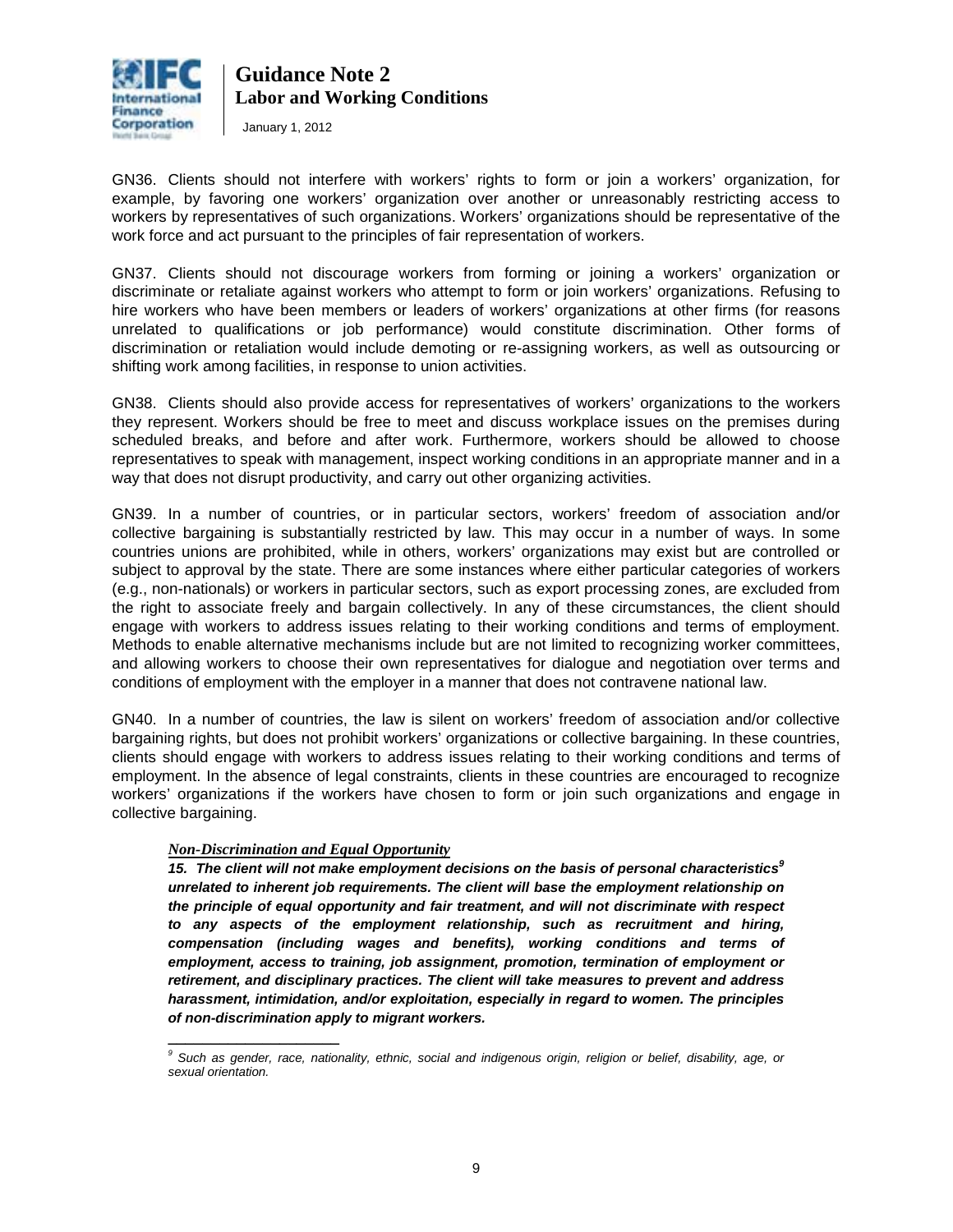

January 1, 2012

*16. In countries where national law provides for non-discrimination in employment, the client will comply with national law. When national laws are silent on non-discrimination in employment, the client will meet this Performance Standard. In circumstances where national law is inconsistent with this Performance Standard, the client is encouraged to carry out its operations consistent with the intent of paragraph 15 above without contravening applicable laws.* 

*17. Special measures of protection or assistance to remedy past discrimination or selection for a particular job based on the inherent requirements of the job will not be deemed as discrimination, provided they are consistent with national law.* 

GN41. Discrimination in employment is defined as any distinction, exclusion, or preference with respect to recruitment, hiring, firing, working conditions, or terms of employment made on the basis of personal characteristics unrelated to inherent job requirements that nullifies or impairs equality of opportunity or treatment in employment or occupation.<sup>GN[10](#page-7-2)</sup> Inherent job requirements refer to genuine occupational qualifications that are necessary to perform the job in question. For example, requiring that a worker possess strength sufficient for lifting that is a frequent and essential part of a job would be considered a bona fide occupational qualification. If the client requires the workers to wear a uniform, the uniform should be culturally appropriate and appropriate to both genders. If identification cards are issued by the company, they will not contain irrelevant personal/private information such as cultural affiliation or marital status.

GN42. Equal opportunity is the principle of basing all employment decisions, such as hiring and promotion, on the ability of a person to perform the job in question, without regard to personal characteristics that are unrelated to the inherent job requirements. For further guidance on nondiscrimination and equal opportunity see Annex D and IFC's [Good Practice Note on Non-Discrimination](http://www1.ifc.org/wps/wcm/connect/topics_ext_content/ifc_external_corporate_site/ifc+sustainability/publications/publications_gpn_nondiscrimination)  [and Equal Opportunity.](http://www1.ifc.org/wps/wcm/connect/topics_ext_content/ifc_external_corporate_site/ifc+sustainability/publications/publications_gpn_nondiscrimination) A client can apply the principles of equal opportunity and non-discrimination using methods that are effective and acceptable within the country's legal framework and cultural context as long as the methods used do not compromise the principles. Beyond the objective to fulfill international legal obligations and commitments to gender equality, employers may value increasing gender equality in the workplace for a variety of different reasons. The business case for doing so may not be equally strong for all employers, but there is growing awareness among employers to focus on the recruitment and retention of women in the workforce and address workplace gender-equality issues to enhance their competiveness in the marketplace. For example, clients should promote equal opportunities for women and men with special emphasis on equal criteria for selection, remuneration, and promotion, and equal application of those criteria.

GN43. If the client hires migrant workers, appropriate measures should be taken to prevent any discriminatory treatment of migrant workers.

GN44. The client will take measures to prevent and will not endorse any harassment, including sexual harassment or psychological mistreatment within the workplace.

<span id="page-9-0"></span> $\overline{a}$ GN10 Based on ILO Conventions 100 and 111. ILO Convention 111 and a number of other international instruments have enumerated types of personal characteristics that are unrelated to the requirements of the job. ILO Convention 111 defines as discrimination any distinction, exclusion or preference made on the basis of race, color, sex, religion, political opinion, national extraction or social origin, which has the effect of nullifying or impairing equality of opportunity or treatment in employment or occupation. The UN Universal Declaration of Human Rights covers all of the personal characteristics listed in the ILO Convention and also includes language, political or other opinion, property, birth or other status; the UN Convention on the Elimination of All Forms of Racial Discrimination also prohibits discrimination based on descent or ethnic origin; the UN Convention on the Rights of the Child also prohibits discrimination based on disability.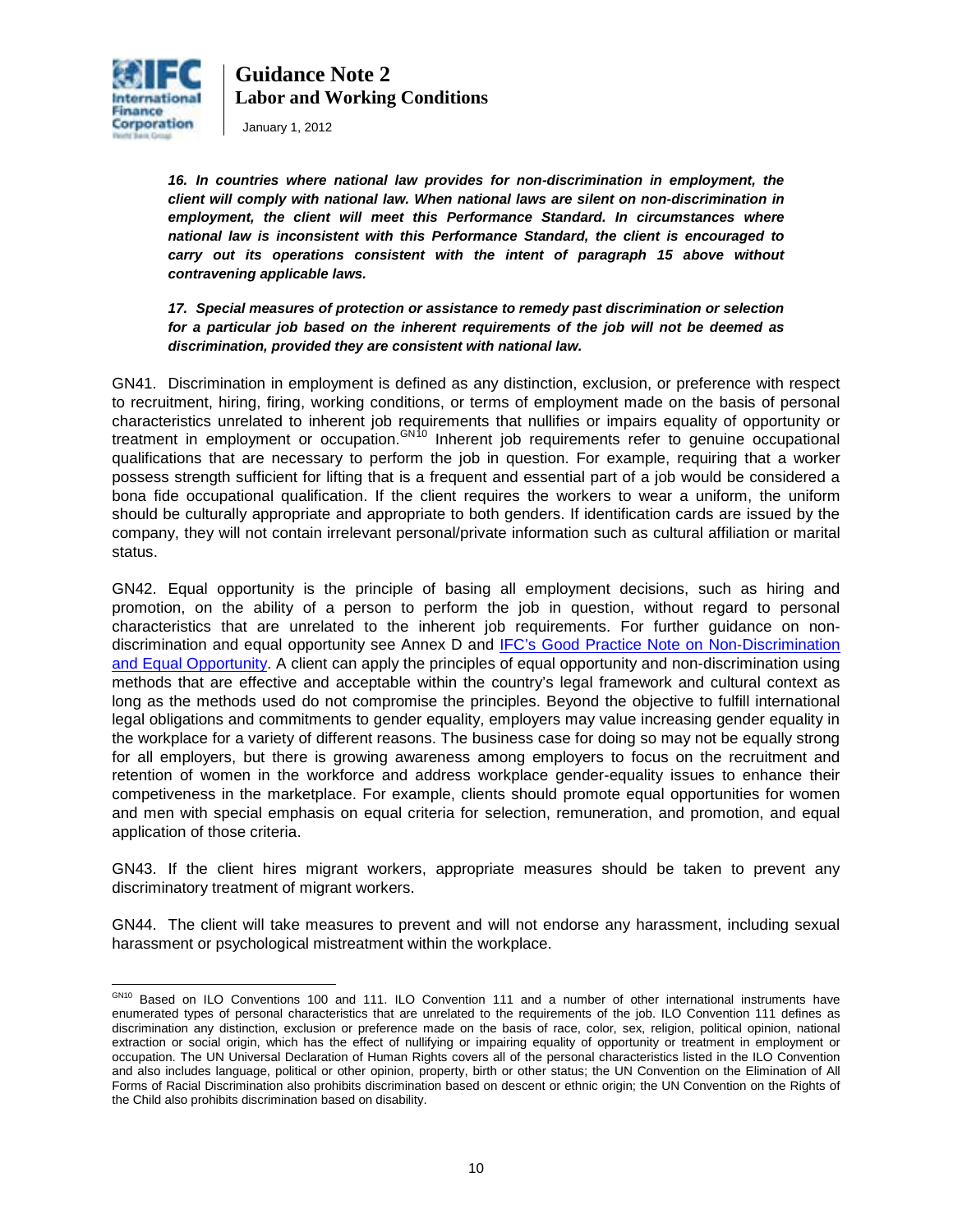

January 1, 2012

GN45. Laws in a large number of countries forbid discrimination based on a range of factors. These laws typically reflect a number of international agreements that recognize and protect the rights established in those agreements.<sup>GN[11](#page-9-0)</sup> When the law is silent, clients are expected to base recruitment, hiring, working conditions, and terms of employment on equal opportunity and non-discrimination in accordance with these principles.

GN46. Clients should also address protection of disabled people's rights under all of their labor policies and procedures. HR policies and procedures should also include working conditions, access and egress for disabled people. These policies and procedures should be available and communicated to disabled workers, which may mean providing them in alternative formats such as large print, Braille, audio tape, etc. GN[12](#page-10-0) 

GN47. Special measures of protection or assistance to remedy past discrimination refer to policies designed to increase employment of underrepresented groups in the workforce or in particular occupations in order to remedy past discrimination, such as affirmative action, with a view to achieving effective equality of opportunity and treatment in the workplace. These will not be deemed discrimination and may be used where permitted by law. Similarly, projects may have objectives to promote the employment of the local community within the project. Where this is done in accordance with national law, this will not be taken to infringe the principles of this paragraph.

#### *Retrenchment*

**\_\_\_\_\_\_\_\_\_\_\_\_\_\_\_\_\_\_\_\_** 

*18. Prior to implementing any collective dismissals,<sup>10</sup> the client will carry out an analysis of alternatives to retrenchment.<sup>11</sup> If the analysis does not identify viable alternatives to retrenchment, a retrenchment plan will be developed and implemented to reduce the adverse impacts of retrenchment on workers. The retrenchment plan will be based on the principle of non-discrimination and will reflect the client's consultation with workers, their organizations, and, where appropriate, the government, and comply with collective*  bargaining agreements if they exist. The client will comply with all legal and contractual *requirements related to notification of public authorities, and provision of information to, and consultation with workers and their organizations.* 

*19. The client should ensure that all workers receive notice of dismissal and severance payments mandated by law and collective agreements in a timely manner. All outstanding back pay and social security benefits and pension contributions and benefits will be paid (i) on or before termination of the working relationship to the workers, (ii) where appropriate, for the benefit of the workers, or (iii) payment will be made in accordance with a timeline* agreed through a collective agreement. Where payments are made for the benefit of *workers, workers will be provided with evidence of such payments.*

*<sup>10</sup> Collective dismissals cover all multiple dismissals that are a result of an economic, technical, or organizational reason; or other reasons that are not related to performance or other personal reasons.* 

*<sup>11</sup> Examples of alternatives may include negotiated working-time reduction programs, employee capacitybuilding programs; long-term maintenance works during low production periods, etc.*

GN<sub>11</sub> Many laws are based on international conventions that have been widely ratified, including ILO Convention 100 on Equal Remuneration; Convention 111 on Employment and Occupation Discrimination; UN Convention on the Elimination of All Forms of Racial Discrimination (CERD); UN Convention on the Elimination of All Forms of Discrimination against Women (CEDAW).

<span id="page-10-1"></span><span id="page-10-0"></span>GN12 Additional references can be found in the ILO C159 Vocational Rehabilitation and Employment (Disabled Persons) Convention and the UN Convention on Disability.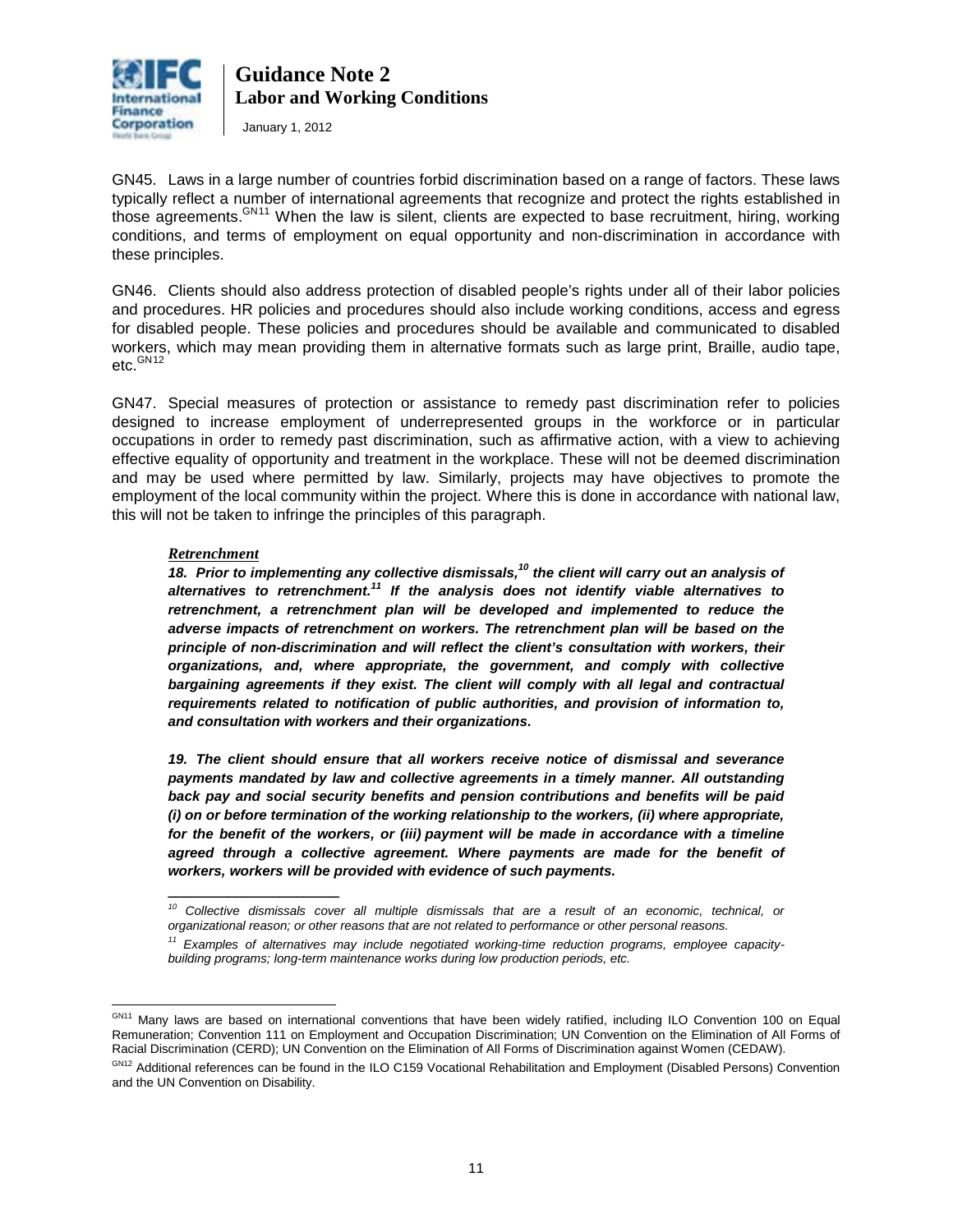

January 1, 2012

GN48. Retrenchment means the elimination of a number of work positions or the dismissal or layoff of a number of workers by an employer, generally by reason of plant closing or for cost savings. Retrenchment does not cover isolated cases of termination of employment for cause or voluntary departure. Retrenchment is often a consequence of adverse economic circumstances or as a result of a reorganization or restructuring.

GN49. The client will carry out an alternative analysis describing all alternatives analyzed, number of positions saved due to application of each alternative, and a cost analysis to determine viability of alternatives. As an alternative to dismissal, the client should consult workers about the possibility of adopting a range of other measures, including reduction in hours; productivity improvements; temporary layoff; and salary reduction. Such measures should be introduced after a period of consultation, and in full agreement of the workers affected. The duration of these measures have a determined and agreed time limit.

GN50. In many countries, national law requires advance notice to affected workers, and/or governments of plant closings or layoffs above specified numerical thresholds. Some national laws require that retrenchments be negotiated with workers' organizations through collective bargaining. Severance payments to affected workers may be required by national law or existing collective bargaining agreements.<sup>GN[13](#page-10-1)</sup>

GN51. When significant layoffs cannot be avoided, a plan should be developed to address the adverse impacts on workers and their community. The retrenchment plan should address issues such as the consideration of alternatives to retrenchment; schedule of dismissals, if unavoidable; retrenchment methods and procedures; selection criteria; severance payments; offers of alternative employment or assistance in retraining efforts; and job placement.

GN52. Selection criteria for those to be laid off should be objective, fair, and transparent. The retrenchment should not be based on personal characteristics unrelated to inherent job requirements. In particular, the provisions of paragraphs 15–16 of Performance Standard 2 and national law on nondiscrimination and protection of workers' representatives and trade union officials should be taken into account.

GN53. Clients should also consult with workers and their organizations in developing the retrenchment plan. Consultations are essential for the development of plans that reflect workers' concerns as well as their ideas about ways to avoid or minimize layoffs, criteria for selection and compensation payments. Where national law or an existing collective bargaining agreement stipulates that retrenchment is a subject for collective bargaining, the client should allow time for good faith bargaining as well as to implement the terms of applicable collective bargaining agreements. Any legal requirements specifying a period of advance notice must be followed. It is good practice to establish a grievance mechanism to deal with claims that provisions in the retrenchment plan were not followed.

GN54. Consultation with governments may be required by law, and, in addition, clients are encouraged to consult governments where the scale of layoffs can have significant impacts on communities, and where government assistance may be available to help address these impacts.

GN55. For further guidance on good practices in retrenchment, see [IFC's Good Practice Note on](http://www1.ifc.org/wps/wcm/connect/topics_ext_content/ifc_external_corporate_site/ifc+sustainability/publications/publications_gpn_retrenchment__wci__1319579072627)  [Retrenchment.](http://www1.ifc.org/wps/wcm/connect/topics_ext_content/ifc_external_corporate_site/ifc+sustainability/publications/publications_gpn_retrenchment__wci__1319579072627)

<span id="page-11-0"></span> $\overline{a}$ GN13 Useful guidance on retrenchment is included in the Guidelines for Multinational Enterprises available at: [http://www.oecd.org/topic/0,2686,en\\_2649\\_34889\\_1\\_1\\_1\\_1\\_37439,00.html](http://www.oecd.org/topic/0,2686,en_2649_34889_1_1_1_1_37439,00.html) and the Tripartite Declaration of Principles concerning Multinational Enterprises and Social Policy of the ILO, available at[: http://www.ilo.org/public/english/employment/multi/index.htm.](http://www.ilo.org/public/english/employment/multi/index.htm)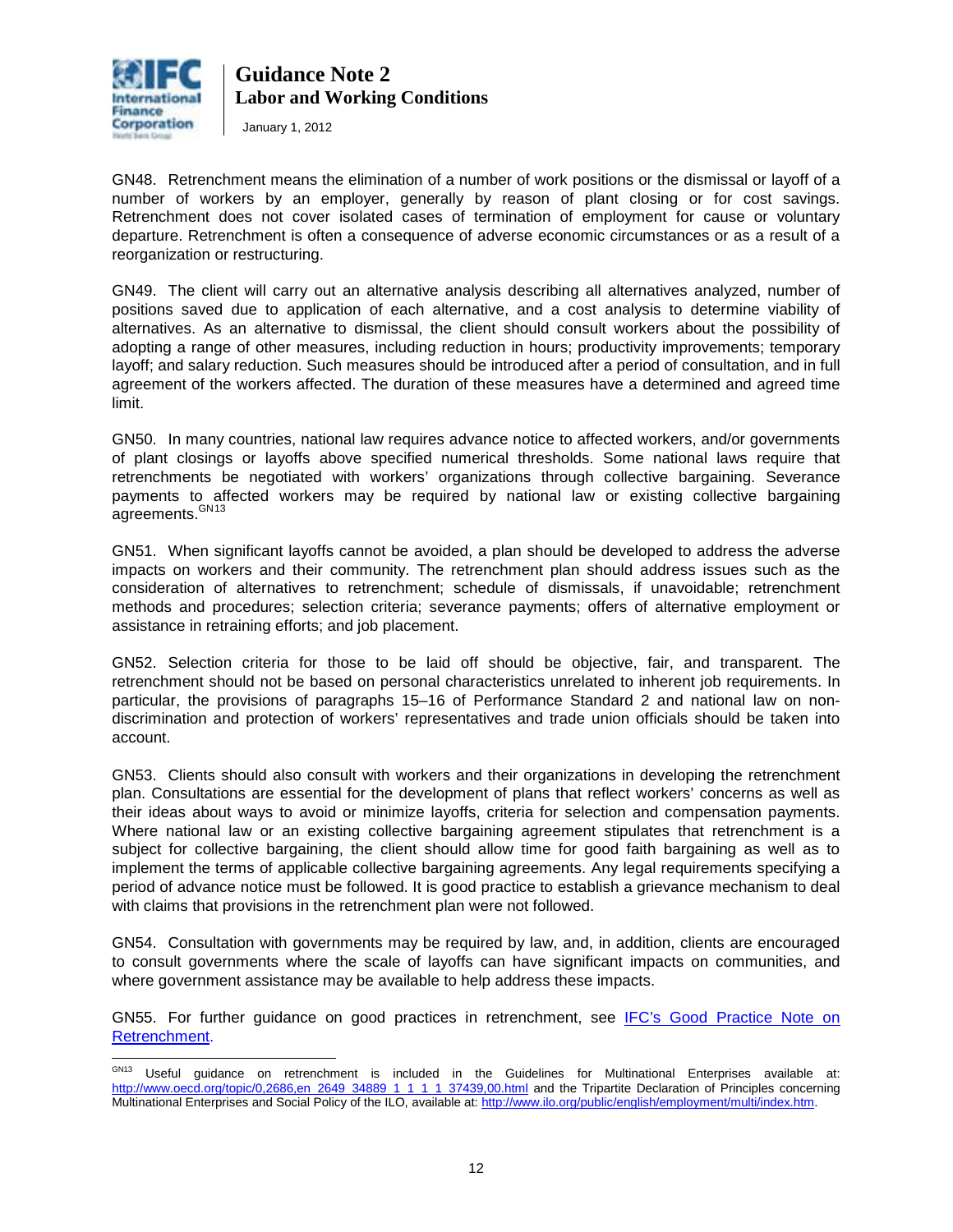

January 1, 2012

GN56. Any outstanding back pay and benefits as well as severance payments mandated by law and/or collective agreements should be paid in a timely manner as required by paragraph 19 of Performance Standard 2. In some jurisdictions the client might be obligated by law to transfer certain payments to specific institutions such as pension fund administration, health funds, etc. In such cases the client will not provide payments directly to the worker but for the benefit of the worker to the appropriate institution. The client, however, will provide the worker with evidence of such payments. In cases where payments to certain institutions are optional the client will provide options to the worker who might chose either a direct cash payment or payment to a defined institution.

#### *Grievance Mechanism*

*20. The client will provide a grievance mechanism for workers (and their organizations, where they exist) to raise workplace concerns. The client will inform the workers of the grievance mechanism at the time of recruitment and make it easily accessible to them. The mechanism should involve an appropriate level of management and address concerns promptly, using an understandable and transparent process that provides timely feedback to those concerned, without any retribution. The mechanism should also allow for anonymous complaints to be raised and addressed. The mechanism should not impede access to other judicial or administrative remedies that might be available under the law or through existing arbitration procedures, or substitute for grievance mechanisms provided through collective agreements.* 

GN57. In providing a grievance mechanism through which workers may raise workplace concerns, the client should ensure that matters are brought to management's attention and addressed expeditiously. It should also provide feedback to those involved and should bar retribution for filing complaints. Grievance mechanisms may be designed to direct complaints through an appropriate process in order to protect the confidentiality of the worker, and should ensure that workers can raise concerns other than to immediate supervisors. Where there are gender, ethnic, or other tensions at work, adequate representation of such groups in grievance committees should be considered and the accessibility of grievance mechanisms to them should be ensured. The client needs to document all grievances and follow up on any corrective action. The client will appoint a committee to deal with grievances, which will include management, supervisors and workers' representatives. Most countries have judicial or administrative processes to address labor complaints; the client's mechanism should not delay or hinder access to other judicial or administrative remedies that are available under law.

GN58. Where a grievance mechanism is provided through a collective bargaining agreement, and meets the requirements of Performance Standard 2, the client should utilize it for those workers covered by the agreement. If there are other workers who are not covered by an agreement, the client should establish a separate mechanism for them, or discuss with unions and workers the feasibility of using the same grievance mechanism. Clients should inform and train workers on how to use the grievance mechanism and encourage the use of it to express complaints and suggest improvements.

GN59. A grievance mechanism should clearly establish the policy and procedures for grievances. This grievance mechanism should be communicated to all workers, including management, in a clear and understandable manner. The mechanism should always allow for timely resolution of complaints and should normally provide for a meeting to discuss the grievance should the worker wish to attend. The worker should have the right to be accompanied and/or represented by a colleague or official of a trade union at that meeting if they so choose.

GN60. The grievance mechanism should be designed in such a way as to ensure that anonymous complaints can be submitted and resolved. Submitting a grievance will not require personal information or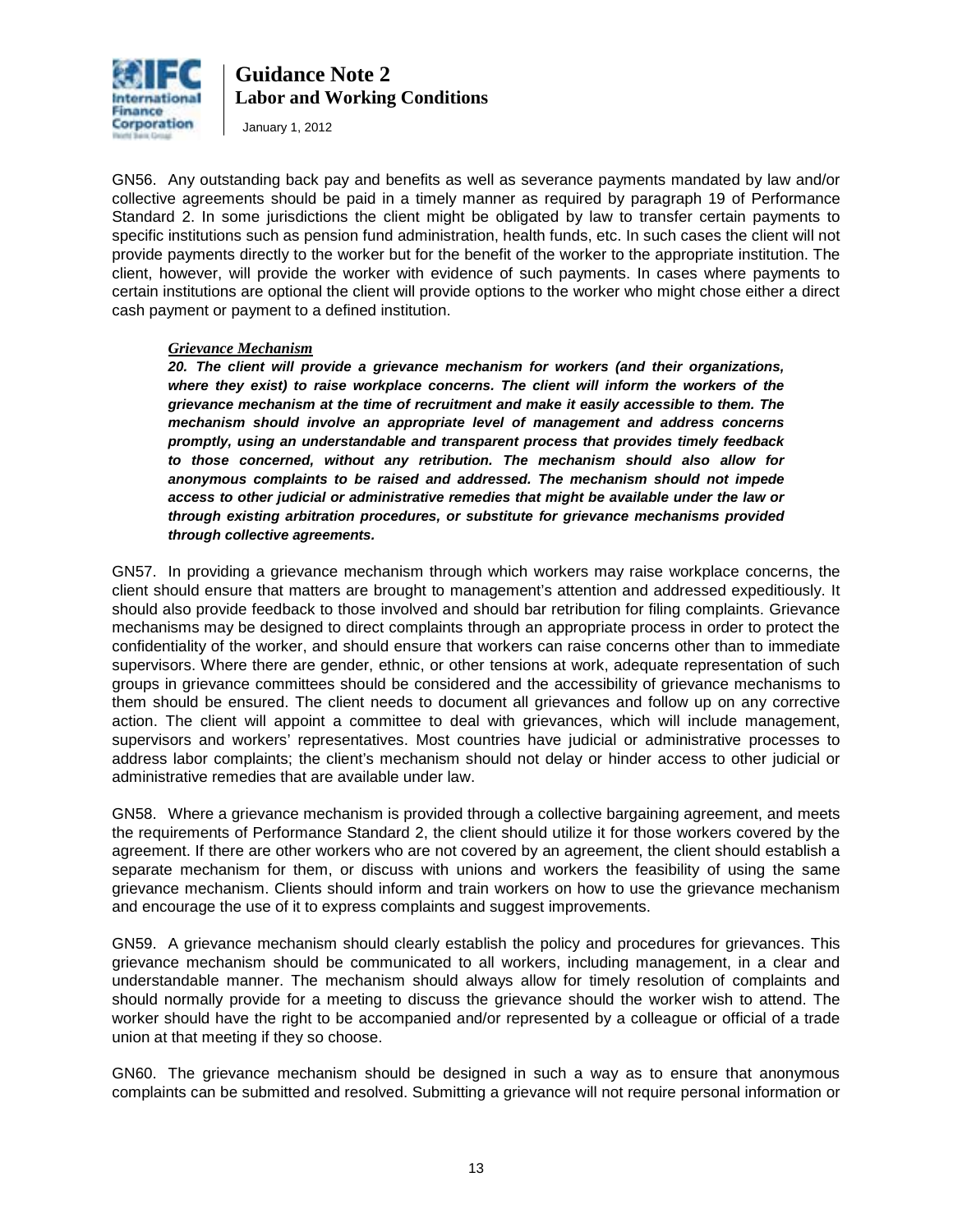

January 1, 2012

physical presence. The response to anonymous grievances should be posted at locations that can be seen by all employees.

#### *Protecting the Work Force*

**\_\_\_\_\_\_\_\_\_\_\_\_\_\_\_\_\_\_\_\_** 

#### *Child Labor*

*21. The client will not employ children in any manner that is economically exploitative, or is*  likely to be hazardous or to interfere with the child's education, or to be harmful to the child's health or physical, mental, spiritual, moral, or social development. The client will *identify the presence of all persons under the age of 18. Where national laws have provisions for the employment of minors, the client will follow those laws applicable to the client. Children under the age of 18 will not be employed in hazardous work.<sup>12</sup> All work of persons under the age of 18 will be subject to an appropriate risk assessment and regular monitoring of health, working conditions, and hours of work.* 

GN61. For purposes of Performance Standard 2, a child is a person under age 18. Child labor consists of work by children that is economically exploitative or likely to be hazardous or to interfere with the child's education, or to be harmful to the child's health or physical, mental, spiritual, moral, or social development. Certain types of work performed by children may be acceptable, but only when carried out in a manner that is both legal and safe. Most countries impose legal restrictions on the use of child labor, although terms vary. In countries where applicable laws do not specify a minimum age, children aged below 15 (14 in some less-developed countries) should not perform work. Where applicable laws diverge from this specified age standard, the higher standard should apply. In the case of family and small-scale holdings that produce for local consumption and do not regularly employ workers, the work performed by children may be acceptable so long as it is not harmful to the child in any manner. Under no circumstances should children perform work that is 1) economically exploitative; or 2) likely to be hazardous or to interfere with the child's education, or to be harmful to the child's health or physical, mental, spiritual, moral, or social development; or 3) illegal, even if such practices are socially or culturally acceptable in the sector, country or region. Obligations on child labor are extended to the client's supply chain as outlined in paragraph 27–29 of Performance Standard 2.

GN62. ILO definitions for Child Labor are listed below. Depending on the sector, some countries might have exceptions to the age limit for a determined period of time. These exceptions need to be approved by ILO.

*<sup>12</sup> Examples of hazardous work activities include work (i) with exposure to physical, psychological, or sexual abuse; (ii) underground, underwater, working at heights, or in confined spaces; (iii) with dangerous machinery, equipment, or tools, or involving handling of heavy loads; (iv) in unhealthy environments exposing the worker to hazardous substances, agents, processes, temperatures, noise, or vibration damaging to health; or (v) under difficult conditions such as long hours, late night, or confinement by employer.*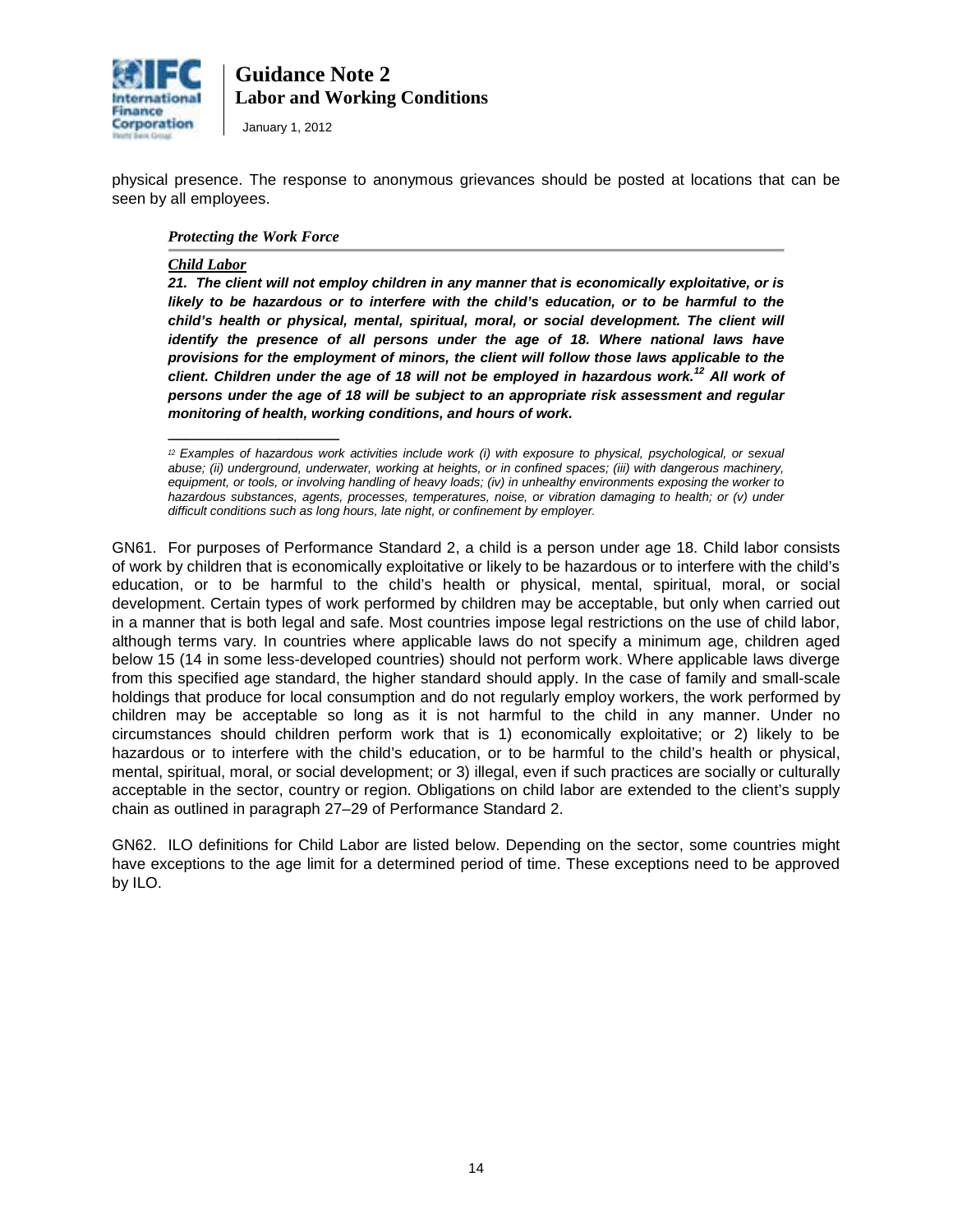

January 1, 2012

| <b>Age Groups</b>           | <b>Working Hours</b>                                                                                                                                                                                                                                                                                                                                 | <b>Explanations</b>                                                                                                                                |
|-----------------------------|------------------------------------------------------------------------------------------------------------------------------------------------------------------------------------------------------------------------------------------------------------------------------------------------------------------------------------------------------|----------------------------------------------------------------------------------------------------------------------------------------------------|
| Children 0-12 years         | A single hour of economic activity by children under<br>12 automatically qualifies them as child laborers.                                                                                                                                                                                                                                           |                                                                                                                                                    |
| Children $13 - 14$<br>years | More than 2 hours of economic activity each day for<br>more than 6 days in a week even if it does not<br>interfere with schoolwork and is not hazardous<br>automatically qualifies them as child laborers. Any<br>work which is hazardous or which interferes with the<br>children's education will automatically qualify them as<br>child laborers. | Light work must not<br>threaten the<br>children's health and<br>safety, or hinder their<br>education or<br>vocational orientation<br>and training. |
| Children 15-17 years        | Allowed to work up to a maximum of 40 hours per<br>week subject to the work being age appropriate. Any<br>hazardous work which is likely to jeopardize children's<br>physical, mental or moral heath, safety or morals will<br>automatically qualify them as child laborers.                                                                         | The national<br>minimum age for<br>work should not be<br>below the age for<br>finishing compulsory<br>schooling, which is<br>generally 15.         |

GN63. The presence of child labor may not be immediately evident at the time of due diligence or financing. Handling the discovery of children working in a business presents significant challenges for a client to manage. Immediately removing children from their work is likely to worsen their financial condition. Rather, clients should immediately remove children from tasks that are dangerous, harmful, or inappropriate given their age. Children who are under the national school-leaving age may only be allowed to work outside of school hours. Those children who are over the school-leaving age but are performing hazardous tasks must be moved to non-harmful tasks. Clients should review workplace conditions (i.e., OHS conditions including exposure to machinery, toxic substances, dust, noise, and ventilation, work hours, and nature of the tasks) to be certain that legally employed children are not exposed to conditions likely to be harmful to them. To do this effectively, clients need to examine the specific types of tasks that are hazardous to children, and whether employment interferes with access to education.

GN64. Clients should set a corporate minimum work age that at a minimum complies with national law and is not lower than 15 (14 in some less-developed countries) (with some exceptions on minimum age noted in paragraph GN68). Clients should develop a corporate policy against employing, using, or benefiting from child labor. This policy should include procedures for age verification in hiring. Clients should review and retain copies of verifiable documentation concerning the age and employment profile of all people under 18 working in the business, and retain this documentation. The work of persons under the age of 18 shall be subject to an appropriate risk assessment and regular monitoring of health, working conditions, and hours of work. GN[14](#page-11-0)

GN65. Human trafficking is the recruitment, transportation, transfer, harboring, or receipt of persons, by means of the threat or use of force or other forms of coercion, abduction, fraud, deception, abuse of power, or of a position of vulnerability, or of the giving or receiving of payments or benefits to achieve the consent of a person having control over another person, for the purpose of exploitation. Trafficking of children for labor exploitation has been identified as an international problem. Clients shall inquire about

<span id="page-14-0"></span> $\overline{a}$ GN14 See ILO Convention 16: Medical Examination of Young Persons (sea) 1921, ILO Convention 77: Medical Examination of Young Persons (Industry) 1946, ILO Convention 78: Medical Examination of Young Persons (Non-Industrial Occupations) 1946, ILO Convention 79: Night Work of Young Persons (Non-Industrial Occupations) 1946, ILO Convention 90 Night Work of Young Persons (Industry) 1948, and ILO Convention 124 Medical Examination of Young Persons (Underground work) 1965.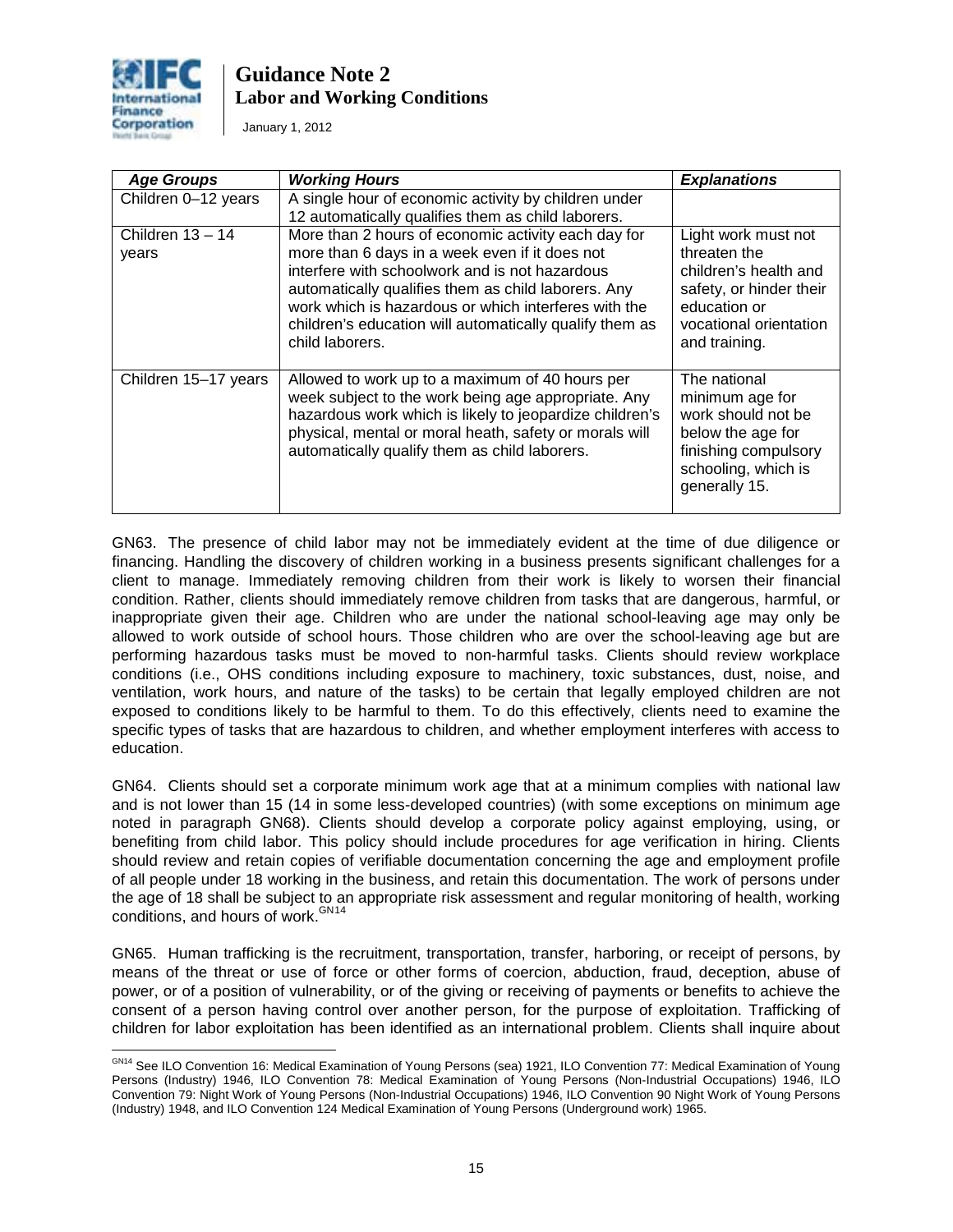

January 1, 2012

and address these issues with third parties who supply labor so that they do not benefit from these coercive practices. More information can be found in the ILO's International Programme for the Elimination of Child Labor (IPEC) and the International Organization for Migration (IOM) (see Bibliography).

GN66. For further guidance, see [IFC's Good Practice Note, Addressing Child Labor in the Workplace](http://www1.ifc.org/wps/wcm/connect/topics_ext_content/ifc_external_corporate_site/ifc+sustainability/publications/publications_gpn_childlabor)  [and Supply Chain](http://www1.ifc.org/wps/wcm/connect/topics_ext_content/ifc_external_corporate_site/ifc+sustainability/publications/publications_gpn_childlabor) and [IFC's Measure & Improve your Labor Standards Performance Handbook.](http://www1.ifc.org/wps/wcm/connect/Topics_ext_content/ifc_external_corporate_site/IFC%20Sustainability/Publications/Publications_Handbook_LaborStandardsPerformance__WCI__1319577153058?id=0b26798048d2ea1eb8c1bd4b02f32852&WCM_Page.ResetAll=TRUE&CACHE=NONE&C)

#### *Forced Labor*

**\_\_\_\_\_\_\_\_\_\_\_\_\_\_\_\_\_\_\_\_** 

*22. The client will not employ forced labor, which consists of any work or service not voluntarily performed that is exacted from an individual under threat of force or penalty. This covers any kind of involuntary or compulsory labor, such as indentured labor, bonded*  labor, or similar labor-contracting arrangements. The client will not employ trafficked *persons. 13* 

GN67. Forced labor consists of any work or service not voluntarily performed that is exacted or coerced from a person under threat of force or penalty. <sup>GN[15](#page-14-0)</sup> Forced labor includes any kind of involuntary or compulsory labor, such as indentured labor, bonded labor or similar labor arrangements, slavery and slavery-like practices. Bonded labor is labor that is required in order to pay off a debt. The level of the debt as a ratio to money credited for work is such that it is impossible or very difficult to ever pay off that debt. Forced labor also includes requirements of excessive monetary deposits, excessive limitations on freedom of movement, excessive notice periods, substantial or inappropriate fines, and loss or delay of wages that prevent workers from voluntarily ending employment within their legal rights. Migrant workers are most vulnerable to these types of arrangements. Obligations on forced labor are extended to the client's supply chain as outlined in paragraphs 27–29 of Performance Standard 2.

GN68. Laws in a large number of countries prohibit most forced labor practices. ILO Convention 29 on Forced Labor, which provides the basis for the definition above, has been ratified by a large majority of countries.<sup>GN[16](#page-15-0)</sup>

GN69. The employment relationship should be freely chosen and free from threats. Forced labor is a grave abuse of the fundamental rights of the worker, and retards economic development by keeping capital in sectors that would not survive without such practices.

GN70. Forced labor practices may not be immediately apparent. If forced labor is discovered in the client's workforce, including direct and/or contracted workers, or supply chain, immediate steps should be taken to address the practice that has coerced the worker and instead offer terms of employment that can be freely chosen and do not recreate conditions of coercion. Immediate steps should also be taken to refer cases of forced labor to law enforcement authorities, as appropriate.

GN71. Clients need to avoid any type of physical or psychological coercion of workers, such as unnecessary restrictions on movement or physical punishment that create a situation whereby the worker feels compelled to work on a non-voluntary basis. Examples of such practices include locking workers in

*<sup>13</sup> Trafficking in persons is defined as the recruitment, transportation, transfer, harboring, or receipt of persons,*  by means of the threat or use of force or other forms of coercion, abduction, fraud, deception, abuse of power, *or of a position of vulnerability, or of the giving or receiving of payments or benefits to achieve the consent of a person having control over another person, for the purpose of exploitation. Women and children are particularly vulnerable to trafficking practices.*

<span id="page-15-1"></span>GN15 Based on ILO Convention 29 on Forced Labor.

<span id="page-15-0"></span>GN16 Based on ILC Convention 20 on ILO Convention 105 on the Abolition of Forced Labor.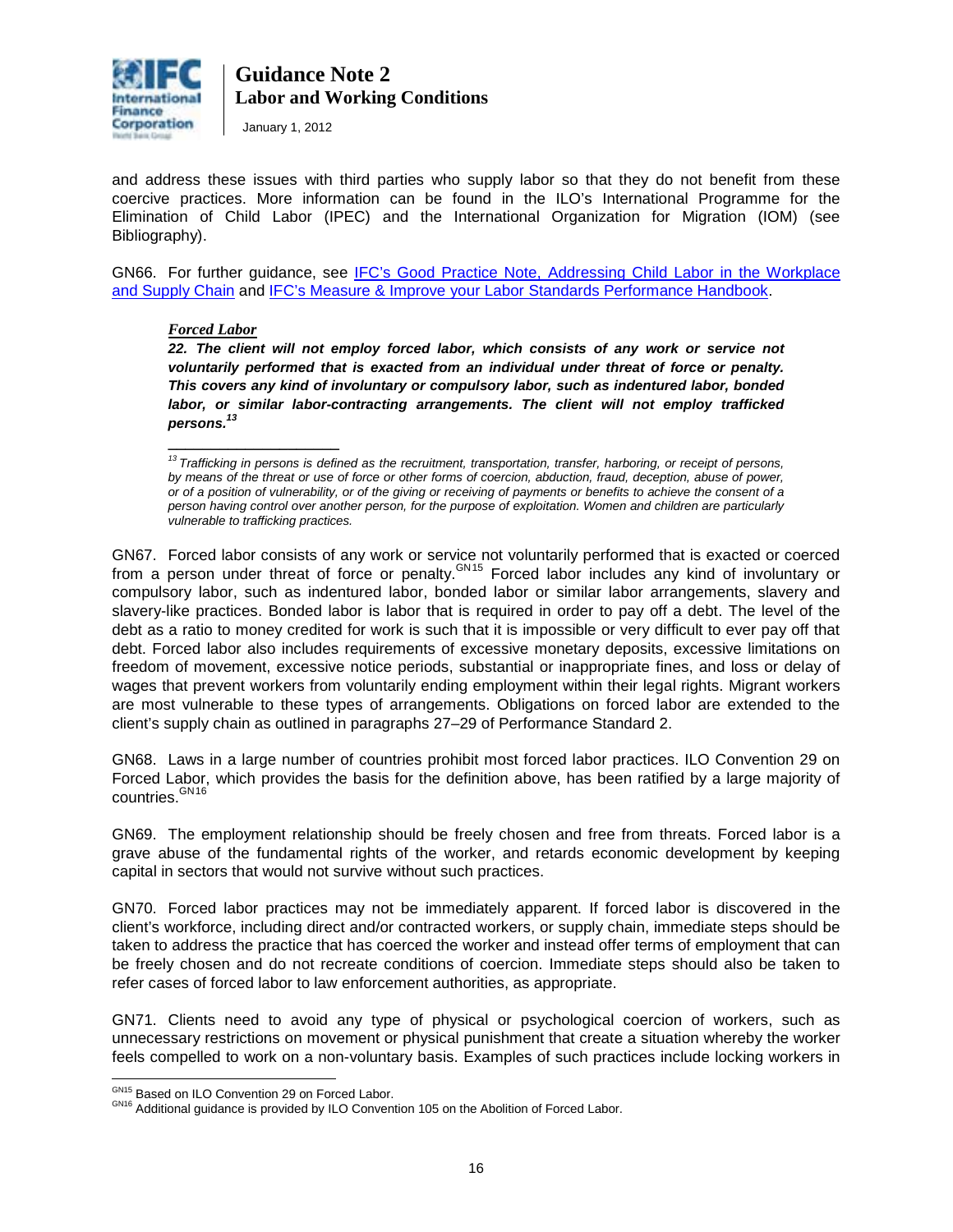

January 1, 2012

their workplace or worker housing. Clients may not retain worker's identity documents, such as passports, or personal belongings; such actions may, in effect, amount to a forced labor-like situation. Workers should have access to their personal documents, including government-issued documents such as passports, at all times. Security personnel employed by the client may not be used to force or extract work from workers.

GN72. Clients should avoid practices that have the effect of creating unpayable debt obligations, such as excessive charges for travel, housing and meals as part of the employment relationship. Clients should also exercise diligence with regard to key contractors and subcontractors so that they do not knowingly benefit from practices that lead to bonded or indentured status of workers.

GN73. Clients should clearly recognize and communicate worker's freedom of movement in employment contracts, including access to personal documents at all times. Contracts need to be provided in the workers' language and need to be understood by them.

GN74. Trafficked persons<sup>GN[17](#page-15-1)</sup> and migrant workers who lack legal status in a country may be particularly vulnerable to forced labor situations, for example through debt bondage to "recruiters and brokers" who charge exorbitant fees to place workers. Clients should inquire about and address these issues with contractors who supply labor so that they do not benefit from these coercive practices. Diligence should also be exercised when the client's project is situated in an export processing zone (EPZ) since EPZs are often exempt from national labor laws or have weak enforcement of such law. Migrant workers, particularly girls and young women, are one of the groups that have been identified as more vulnerable to human trafficking and forced labor. Several institutions are addressing issues of migrant vulnerability, including the ILO and the IOM.

GN75. There are circumstances where prison labor and labor from correctional facilities will be considered to be forced labor. If prisoners are working and a private company benefits, then work will only be acceptable where the prisoners have demonstrably volunteered for the work and they are paid at a rate which is equivalent to the prevailing market rate for that job. If prison labor comprises an important and irreplaceable part of the client's supply chain, the client should provide a detailed review demonstrating that the proposed prison labor meets the above requirements.

#### *Occupational Health and Safety*

\_\_\_\_\_\_\_\_\_\_\_\_\_\_\_\_\_\_\_\_\_\_\_\_\_\_\_\_\_\_\_\_\_

*23. The client will provide a safe and healthy work environment, taking into account inherent risks in its particular sector and specific classes of hazards in the client's work areas, including physical, chemical, biological, and radiological hazards, and specific threats to women. The client will take steps to prevent accidents, injury, and disease arising from, associated with, or occurring in the course of work by minimizing, as far as reasonably practicable, the causes of hazards. In a manner consistent with good international industry practice,<sup>14</sup> as reflected in various internationally recognized sources* including the World Bank Group Environmental, Health and Safety Guidelines, the client will *address areas that include the (i) identification of potential hazards to workers, particularly*

*<sup>14</sup> Defined as the exercise of professional skill, diligence, prudence, and foresight that would reasonably be expected from skilled and experienced professionals engaged in the same type of undertaking under the same or similar circumstances, globally or regionally.*

<span id="page-16-0"></span> $\overline{a}$ <sup>GN17</sup> United Nations, Human Trafficking and Business: Good Practices to Prevent and Combat Human Trafficking, United Nations Global Initiative to Fight Human Trafficking, 2010.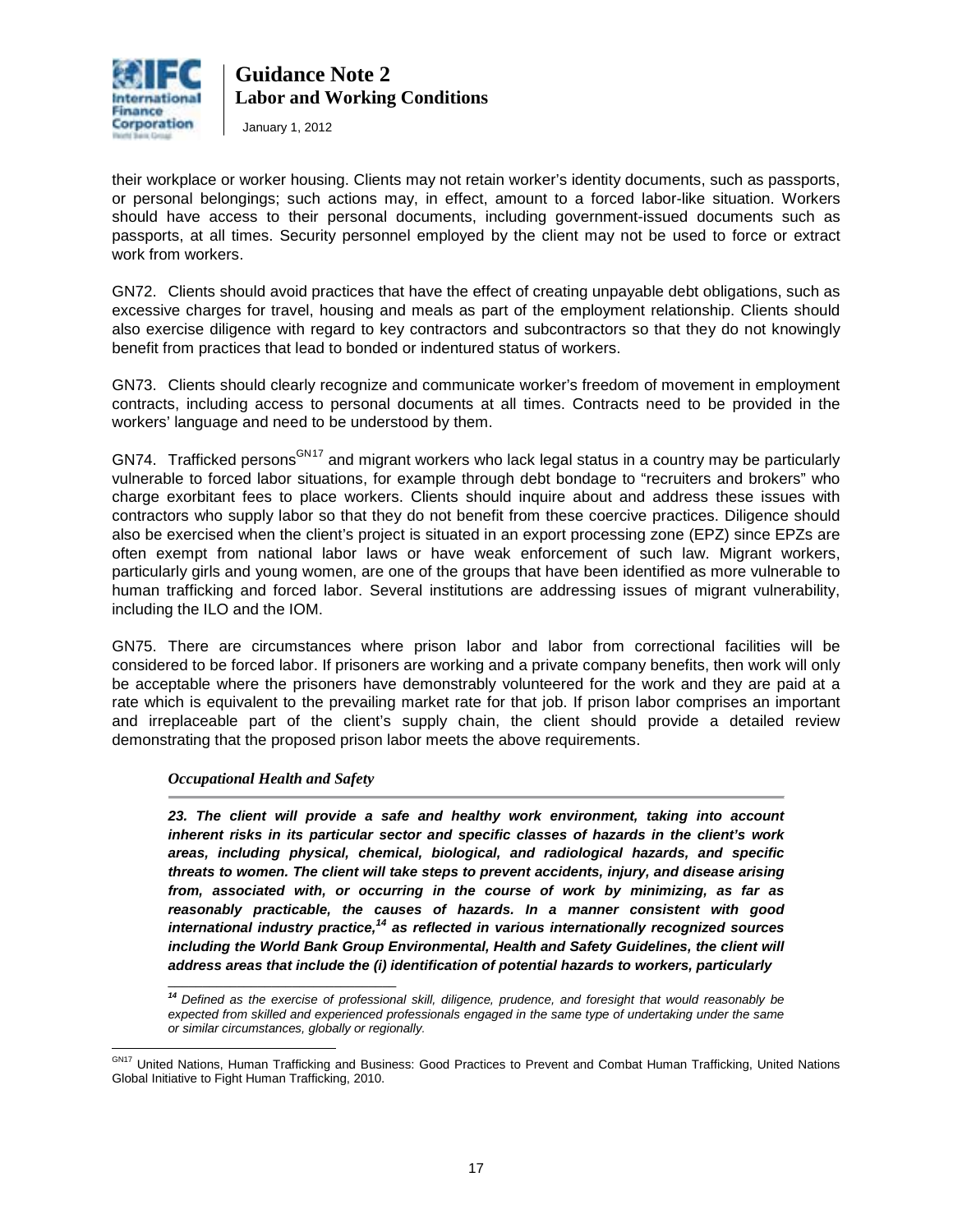

 $\overline{a}$ 

# **Guidance Note 2 Labor and Working Conditions**

January 1, 2012

*those that may be life-threatening; (ii) provision of preventive and protective measures, including modification, substitution, or elimination of hazardous conditions or substances; (iii) training of workers; (iv) documentation and reporting of occupational accidents, diseases, and incidents; and (v) emergency prevention, preparedness, and response arrangements. For additional information related to emergency preparedness and response refer to Performance Standard 1.*

GN76. OHS refers to the range of endeavors aimed at protecting workers from injury, illness or impacts of mutagenic or teratogenic agents associated with exposure to hazards encountered in the workplace or while working. Hazards may arise from materials (including chemical, physical and biological substances and agents), environmental or working conditions (such as excessive hours of work, night work, mental or physical exhaustion, oxygen deficient environments, excessive temperatures, improper ventilation, poor lighting, faulty electrical systems or unshored trenches), or work processes (including tools, machinery and equipment). OHS practices include the identification of potential hazards and responses including design, testing, choice, substitution, installation, arrangement, organization, use and maintenance of workplaces, working environment and work processes to eliminate sources of risk or minimize workers' exposure to them. Some OHS risks may be specific to women workers. This may partly be due to the fact that men and women tend to have different types of jobs, but also because of physiological differences. Sexual harassment at the workplace is typically a risk for female workers, which should be considered when designing the grievance mechanism. This could for example, imply having staff that have the appropriate skills to receive and handle complaints related to sexual harassment. The client should provide separate toilet and locker facilities for men and women. The client may also want to consider including women on OHS committees to help ensure that policies and practices respond to women workers needs.

GN77. Most countries have laws regulating OHS and workplace conditions<sup>GN[18](#page-16-0)</sup> and the client is expected to comply with such laws. Additional guidance on the management of OHS issues according to Good International Industry Practice is provided in the [World Bank Group Environmental, Health and Safety](http://www1.ifc.org/wps/wcm/connect/topics_ext_content/ifc_external_corporate_site/ifc+sustainability/risk+management/sustainability+framework/sustainability+framework+-+2006/environmental%2C+health%2C+and+safety+guidelines/ehsguidelines)  [Guidelines](http://www1.ifc.org/wps/wcm/connect/topics_ext_content/ifc_external_corporate_site/ifc+sustainability/risk+management/sustainability+framework/sustainability+framework+-+2006/environmental%2C+health%2C+and+safety+guidelines/ehsguidelines) (EHS Guidelines), both general and industry sector.

GN78. Sources of hazards to workers' health and safety should be eliminated rather than allowing the hazards to continue and providing personal protective equipment. However, when the hazard is inherent to the project activity or it is otherwise not feasible to completely eliminate the hazard, the client should take appropriate protective measures such as controlling the hazard at its source through the use of protective solutions (e.g., exhaust ventilation systems, isolation rooms, machine guarding, acoustic insulation, etc) and provide adequate personal protective equipment at no cost to the worker. Protective measures, training and equipment will be necessary to prevent occupational exposure to hazardous materials.

GN79. Asbestos, which has been classified as a Group 1 carcinogen by many national and international organizations, and asbestos-containing material (ACM), need to be addressed through practices which are specified in the General EHS Guidelines and the WBG's Good Practice Note: Asbestos Occupational [and Community Health Issues.](http://www.bwint.org/pdfs/WB-AsbestosGuidanceNote.pdf) ACM should be avoided in new construction, including construction for disaster relief. In reconstruction, demolition, and removal of damaged infrastructure, asbestos hazards should be identified and a risk management plan adopted that includes disposal techniques and end-oflife sites.

<span id="page-17-0"></span>GN18 Parties to the ILO have also negotiated numerous conventions that address these matters, both at the general level and with regard to specific industries. Examples include ILO Convention 155 on Occupational Safety and Health and Protocol 155 of 2002 to Convention 155; Convention 162 on Asbestos; Convention 174 on Prevention of Major Industrial Accidents.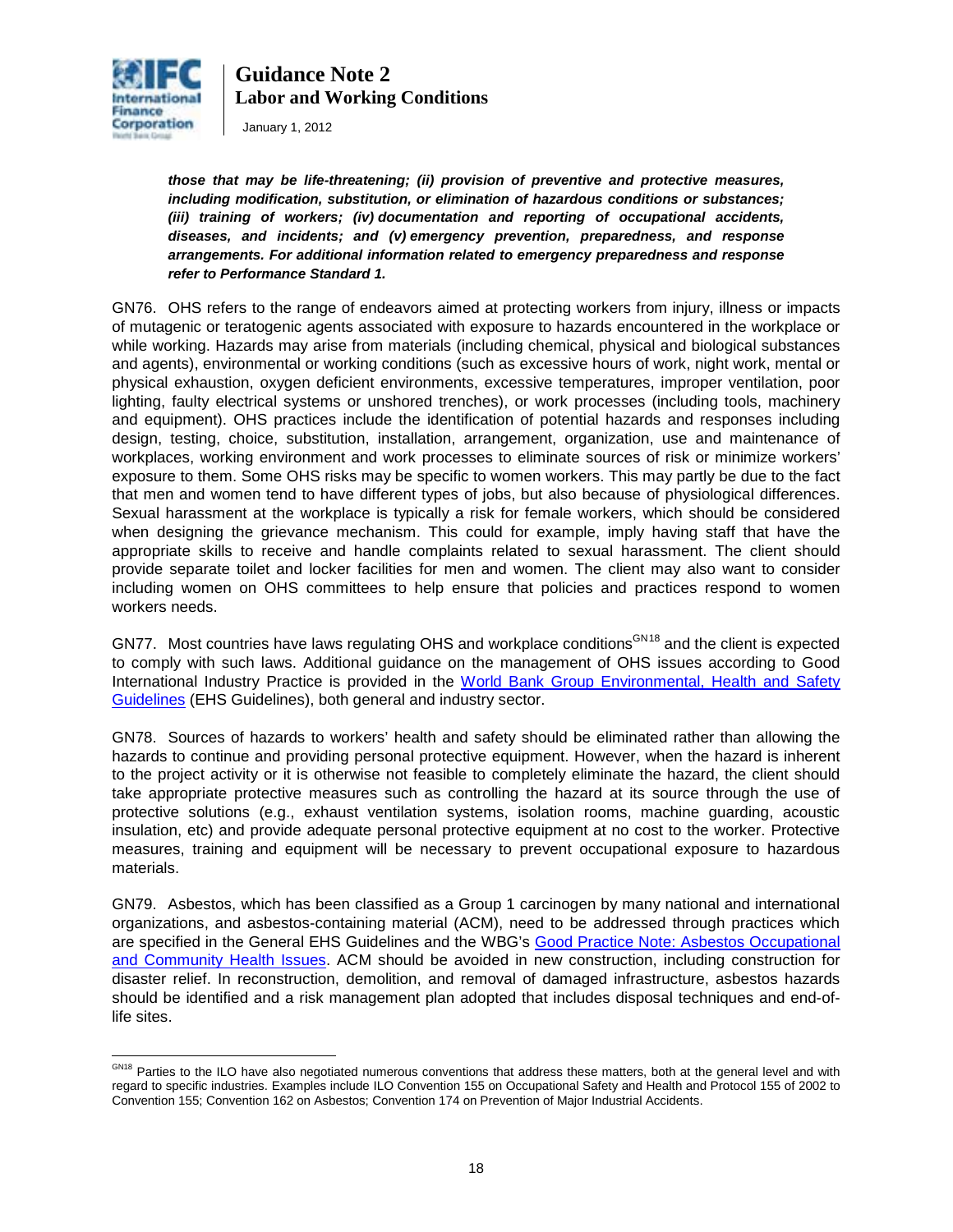

January 1, 2012

GN80. Training should be provided to all workers on relevant aspects of OHS associated with their daily work, including emergency arrangements and OHS briefing for visitors and other third parties accessing the premises. Workers should not face any disciplinary measures or negative consequences for reporting or raising concerns about OHS.

GN81. The client should document and report occupational injuries, illnesses and fatalities. Worker monitoring data (such as exposure levels and health testing) should be retained and reviewed. Health monitoring data should be used to check the effectiveness of protection measures to hazardous agents. Looking at such data by gender may provide useful information on how women at work may be affected differently than men.

GN82. Clients will extend a safe and healthy work environment to contracted workers and to any other workers who provide project-related work and services. Contract specifications for contractors providing workers should include provisions that they meet the OHS requirements of the client, both to satisfy the requirements of Performance Standard 2 and to minimize risk and liability to the client. Clients should monitor contractor performance on the implementation of OHS requirements and suggest corrective actions if necessary. Clients should also ensure that the contractor's workers have adequate access to first aid and medical assistance in cases of work related accidents or injuries. As a way to lessen risk and liability, and to improve performance, clients should require comparable practices of suppliers.

GN83. The overall social and environmental management system as required by Performance Standard 1 should be designed with adequate capacity for oversight of OHS matters. The management system should include regular monitoring and review of occupational health and safety matters, ambient working environments and other OHS indicators. It is good practice to apply information compiled and any corrective measures in a continuous process to improve OHS conditions and management.

## *Workers Engaged by Third Parties*

*24. With respect to contracted workers the client will take commercially reasonable efforts to ascertain that the third parties who engage these workers are reputable and legitimate enterprises and have an appropriate ESMS that will allow them to operate in a manner consistent with the requirements of this Performance Standard, except for paragraphs 18– 19, and 27–29.* 

*25. The client will establish policies and procedures for managing and monitoring the performance of such third party employers in relation to the requirements of this Performance Standard. In addition, the client will use commercially reasonable efforts to incorporate these requirements in contractual agreements with such third party employers.* 

#### *26. The client will ensure that contracted workers, covered in paragraphs 24–25 of this Performance Standard, have access to a grievance mechanism. In cases where the third party is not able to provide a grievance mechanism the client will extend its own grievance mechanism to serve workers engaged by the third party.*

GN84. Some workers working on the core business processes of a project may not be directly contracted by the client, but rather through contractors, agents, brokers or other intermediaries. Indicators determining the type of employment relationship and type of workers are included in paragraphs GN9 and GN17. This will help clients to determine if there are gaps in covering contracted workers rights. Even though workers are outsourced by the client, these workers tend to perform important functions of the client's core business processes for a substantial period as if they are substitute workers of the client. Where such workers are performing work related to the core business processes of the project, the client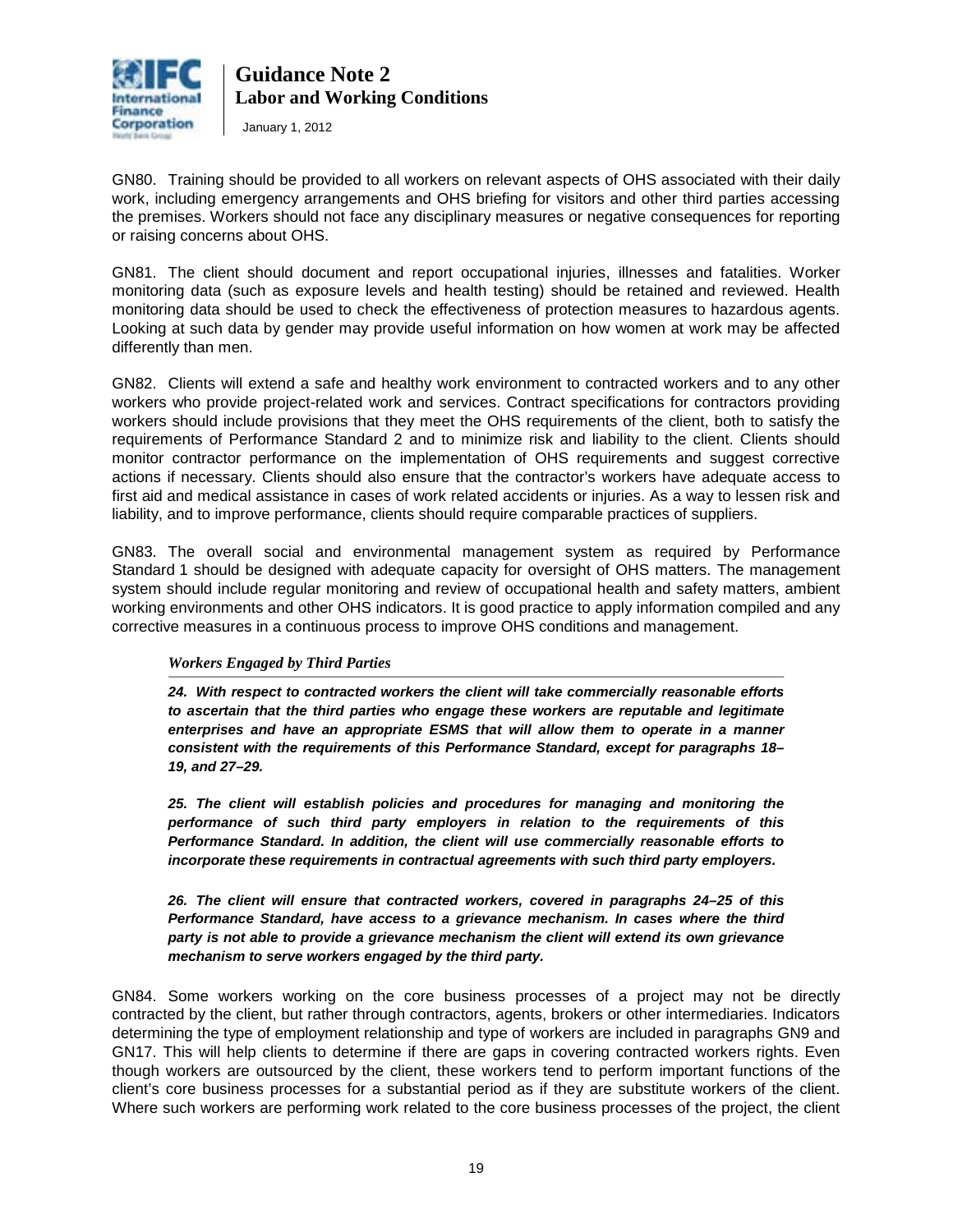

 $\overline{a}$ 

**Guidance Note 2 Labor and Working Conditions** 

January 1, 2012

has the responsibility to ensure that contractors and other intermediaries comply with the standards set out in this Performance Standard.

GN85. In cases where third parties are small and medium enterprises or have limited resources and capacity, the client will assess the type of support it can provide to improve such third party performance, which may include the use or extension of the client's systems or services to supplement those of the third party, in relation to the requirements under this Performance Standard. If third party performance cannot be improved over a reasonable timeframe, the client will need to evaluate alternative sources to these services.

GN86. The client should develop and implement procedures to manage and monitor performance of third parties. These procedures should be integrated in the day-to-day operations of the company and requirements should be clearly communicated to third parties, and if possible to workers engaged by these third parties.

GN87. Most national laws address contract labor, though the terms vary widely among countries and types of contract labor. The client should assess the employment relationship between the contractor and workers, and ensure that all contractors comply with legal requirements covering but not limited to minimum wage, hours of work, overtime payments, health and safety conditions, contributions to health insurance and pension schedules, and other legally mandated employment terms with regard to all workers engaged by third parties. There may also be national law provisions that state that contractors' workers should not work on key functions within the business.

GN88. The clients should use commercially reasonable efforts<sup>GN[19](#page-17-0)</sup> so that they do not benefit from labor practices of third parties that are in breach of national law or the standards set out in this Performance Standard. Such efforts may include establishing contractual obligations on contractors or intermediaries who supply workers to the client; defining and enforcing policy regarding use of employment agencies and labor requirements; auditing the relationship and type of contract between third party and workers; making unannounced visits and visual inspections at the core business processes; exercising due diligence in supervising contractors and other intermediaries who supply workers; monitoring compliance of third parties; and providing training for all third party workers to explain labor and working conditions for that project. The client will assess the track record or standing of contractors and other intermediaries that will engage workers. The client should also exercise due diligence to ensure that contractors or other intermediaries engaging workers satisfy all legal requirements.

GN89. It is good practice for clients to exercise visual inspections over all those working at the client's core business processes. The clients shall ensure that a grievance mechanism is available for these workers either directly by the third party or through the company. In case the grievance mechanism is provided by the third party, the client will receive regular reporting on the grievance raised by the workers.

GN90. Where workers are employed by a third party with limited capacity to deal with workers' grievances the client should either take steps to ensure that the third party has a grievance mechanism in place, or should establish a grievance procedure which allows for the workers of the third party to directly bring complaints to the client, which the client should then bring to the attention of the third party for resolution.

<sup>&</sup>lt;sup>GN19</sup> Commercially reasonable efforts refer to taking all measures necessary to achieve a purpose as long as their cost or burden is not unreasonable from a commercial perspective. For example, if a measure is uneconomical for a business to undertake, it could be deemed to be commercially unreasonable. It contrasts with "best efforts," which usually means taking any measures necessary, even if they could be excessively costly or burdensome.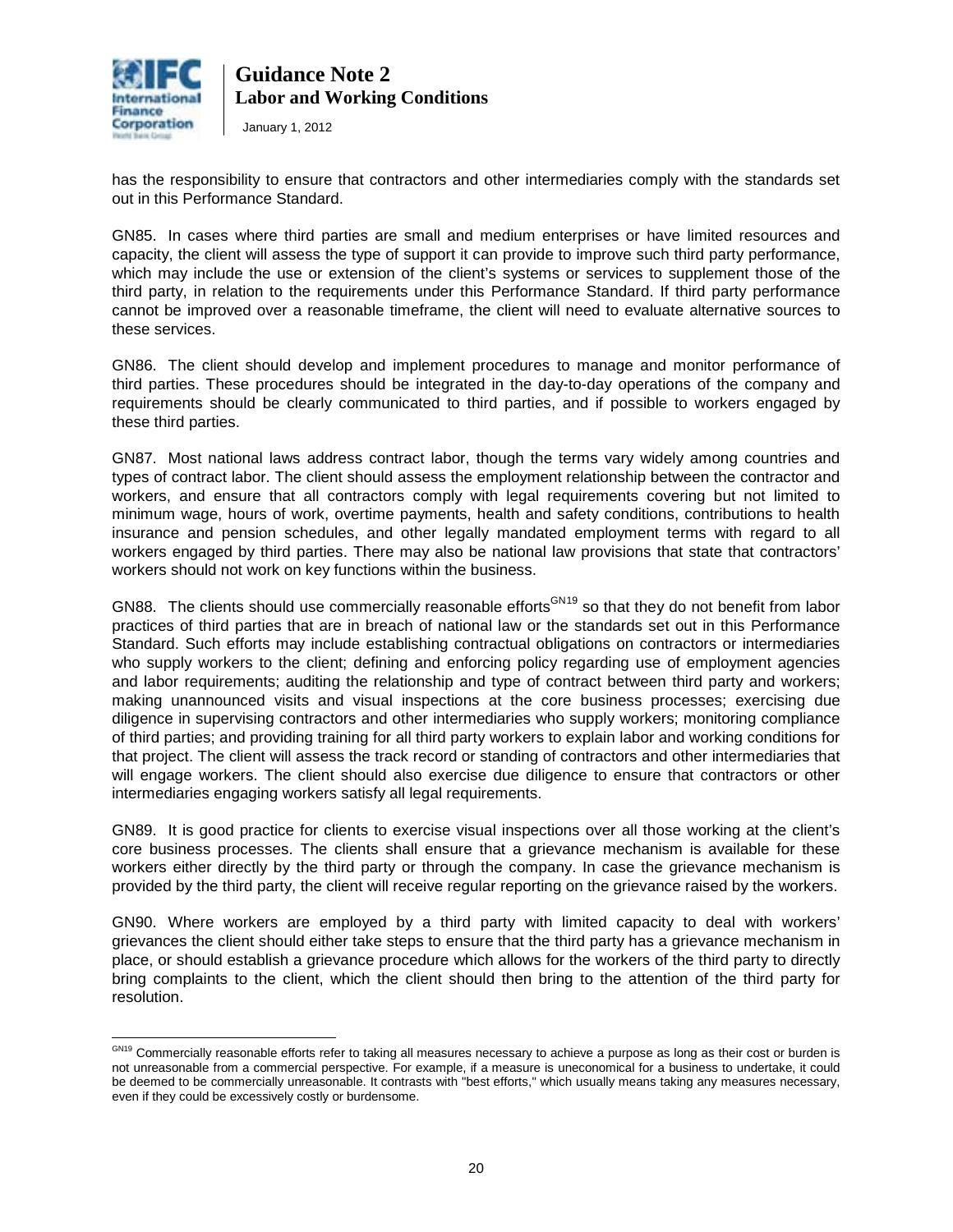

January 1, 2012

GN91. When the client or third party provides services to contracted workers, these services shall be provided in a non-discriminatory manner and comply with national and international standards for quality, security, safety and professional competency. The workers should not be forced to use any of the services provided by the third party and if the third party charges for services prices should be at market rate, transparent and fair.

GN92. IFC and the European Bank for Reconstruction and Development have produced guidance (Workers' Accommodation: Processes and Standards [\(Workers' Accommodation: Processes and](http://www1.ifc.org/wps/wcm/connect/topics_ext_content/ifc_external_corporate_site/ifc+sustainability/publications/publications_gpn_workersaccommodation)  [Standards\)](http://www1.ifc.org/wps/wcm/connect/topics_ext_content/ifc_external_corporate_site/ifc+sustainability/publications/publications_gpn_workersaccommodation) that sets out a range of standards which can be applied in relation to worker accommodation. Third parties should consider this guidance and those provided by national law and develop an agreed set of standards for the project and a plan for establishment and maintenance of accommodation and services. Conditions in the accommodation and services provided should be monitored by the client.

*Supply Chain*

**\_\_\_\_\_\_\_\_\_\_\_\_\_\_\_\_\_\_\_\_** 

*27. Where there is a high risk of child labor or forced labor15 in the primary supply chain, the client will identify those risks consistent with paragraphs 21 and 22 above. If child labor or forced labor cases are identified, the client will take appropriate steps to remedy them. The client will monitor its primary supply chain on an ongoing basis in order to identify any significant changes in its supply chain and if new risks or incidents of child and/or forced labor are identified, the client will take appropriate steps to remedy them.* 

*28. Additionally, where there is a high risk of significant safety issues related to supply chain workers, the client will introduce procedures and mitigation measures to ensure that primary suppliers within the supply chain are taking steps to prevent or to correct lifethreatening situations.* 

*29. The ability of the client to fully address these risks will depend upon the client's level of management control or influence over its primary suppliers. Where remedy is not possible, the client will shift the project's primary supply chain over time to suppliers that can demonstrate that they are complying with this Performance Standard.* 

GN94. A company's supply chain can be complex and include a large number of suppliers in different tiers. Although it might not be feasible to assess the entire supply chain, the client should identify the areas of risks and impacts related to paragraphs 27 and 28, whether due to (i) suppliers' operating context (e.g., inherent risk in country, region or sector); (ii) the particular materials, components, or products supplied (e.g., inherent risk in production, agricultural commodities or extracting process); or (iii) other relevant considerations, and prioritize assessment of those suppliers. The first step is to

*<sup>15</sup> The potential risk of child labor and forced labor will be determined during the risks and impacts identification process as required in Performance Standard 1.* 

GN93. Supply chain refers to materials, components, goods or products for use in ongoing operations. A supply chain of goods may include suppliers of raw material and suppliers of pieces or components for assembly and production. The supply chain of multinational corporations can be extensive and may be global in nature, whereas the supply chain of national or smaller enterprises will be smaller in scale and may be local in nature, involving local companies, and home-based workers. The term primary supplier refers to those suppliers who are providing goods, and materials essential for the core business processes of the project. The supply chain requirements of Performance Standard 2 do not apply to material or components used in the construction phase of the project.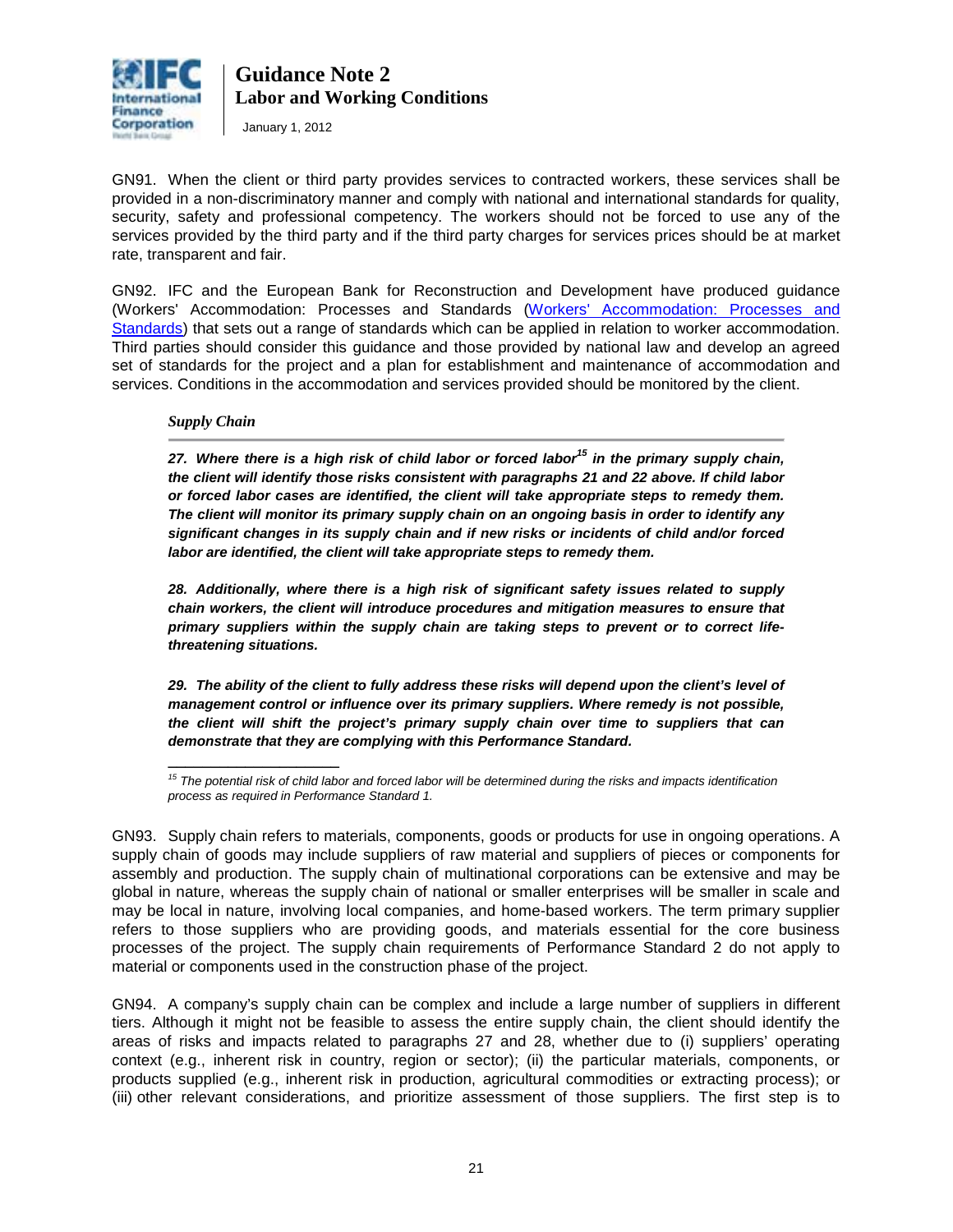

January 1, 2012

undertake a mapping of the supply chain. This will include the identification of suppliers, identification of the potential significant adverse risks and impacts associated with the supply chain, and prioritization of suppliers by levels of risk. Due to the dynamic character of most supply chains, this process needs to be updated periodically. Tracking of suppliers' performance should be integrated into the overall management system. This will help clients to determine whether procedures and mitigation measures are being implemented correctly. It also provides feedback on new areas of risk and concern.

GN95. The effectiveness in addressing the supply chain will depend on the leverage that the client will likely be able to exercise. In situations where there is an integrated chain of suppliers that depend on the client for their business viability, this leverage and client risk from supplier nonperformance will be high. As the supply chain extends into commodity markets where the client's operation has little significance, the client's supply chain review will simply reflect sectoral issues, rather than opportunities for projectspecific mitigation. Where the client has complex operations with multiple tiers of suppliers, its leverage will diminish toward the more distant tiers of suppliers.

GN96. With regard to child labor and forced labor as defined in Performance Standard 2, the client needs to exercise due diligence in its supply chain to avoid benefit or financial gain from these practices. Clients should make particular effort and engage in additional diligence when such practices are prevalent or known to exist within certain stages of the supply chain, in specific industries or in geographic areas. Financial gain from child labor is a specific risk when the cost of labor is a factor in the competitiveness of the client's goods or materials. Clients should utilize their influence to the fullest extent to eradicate child labor and forced labor in their supply chain. Clients should also take steps to ensure that life-threatening situations (for example, exposure to significant fall and crushing hazards, exposure to hazardous substances, and exposure to electrical hazards) are either prevented or removed from the supply chain.

GN97. Where the client discovers forced labor and child labor in the supply chain, the client should seek professional advice on the appropriate steps to take to address this issue. In the case of child labor, immediately removing children from their work is likely to worsen their financial condition. Rather, clients should immediately remove children from tasks that are dangerous, harmful, or inappropriate given their age. Children who are over the national school-leaving age should be moved to non-harmful tasks. Children under the national school-leaving age must only work in legal activities outside school hours, and in some cases it may be appropriate to provide compensation to cover their loss of wages. Implementing processes such as purchasing procedures will ensure that specific requirements on child labor, forced labor and work safety issues are included in orders and contracts with suppliers.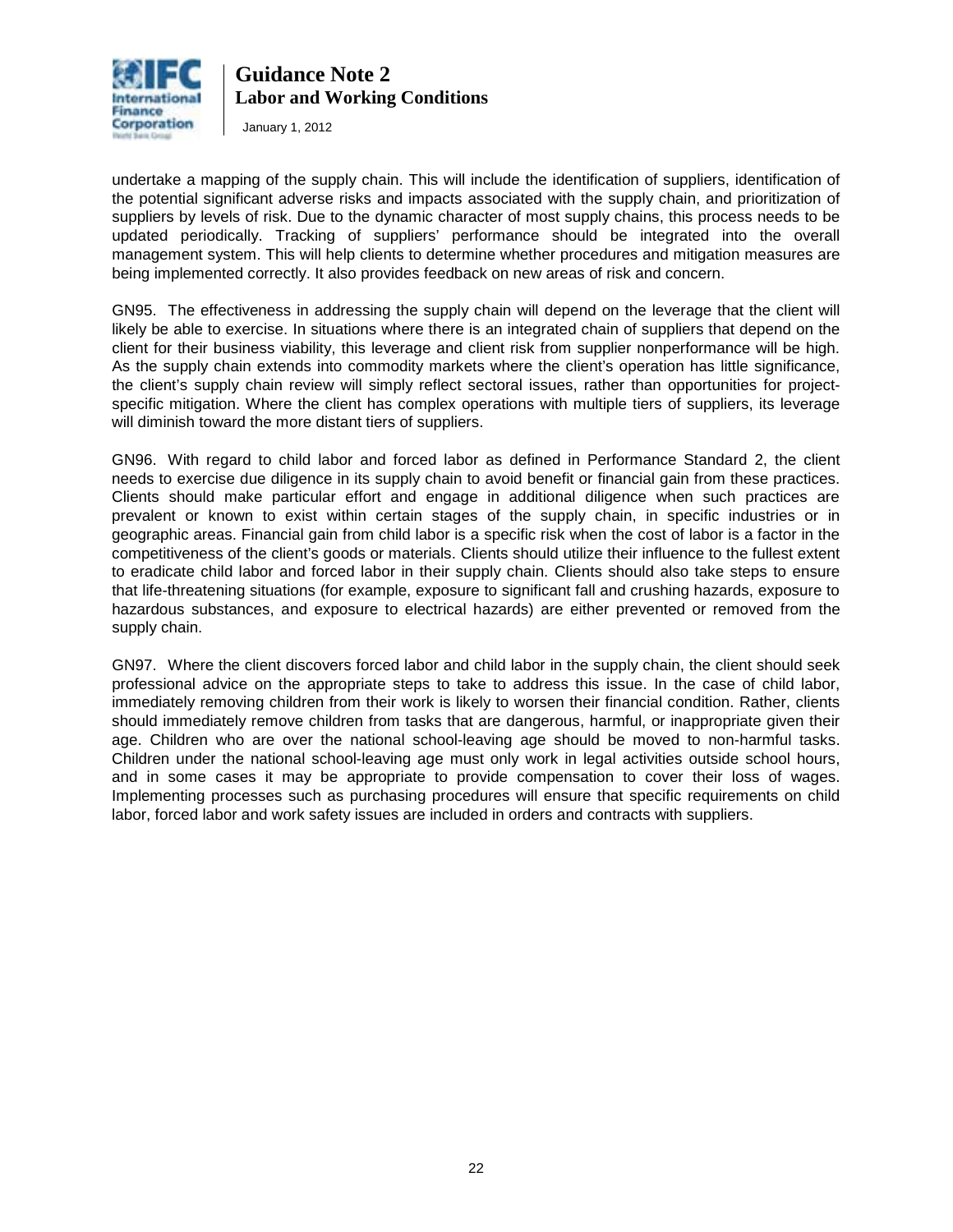

January 1, 2012

# **Annex A**

## **Content of a Labor Assessment**

A labor assessment may be carried out at different levels, depending on the initial assessment of the project risk posed by labor practices. It may take place as part of a social and environmental assessment process or as a stand-alone exercise. Any labor assessment should include a review of the potential client's employment policies, the adequacy of existing policies, and management's capacity to implement.

The assessment may include the following:

- **Description of the workforce This includes numbers of workers, types of jobs and skills, and** composition of the workforce (gender, age, minority status, etc.) and numbers employed through contractors and other third parties.
- Description of working conditions and terms of employment A copy of the client's policies and procedures covering labor relations and human resource management should be provided. The client should indicate whether the workers are organized and to which workers' organization(s) they belong. All collective bargaining agreements that apply to the project should be included.
- Description of types of employment relationships A description of the structure of the client's supply chain will be included and an assessment of the likely labor risks in the supply chain. Description of the way in which terms and conditions are determined, including an assessment of the degree to which wages and other conditions compare to other comparable employers in the sector.
- Description of the working environment and identification of any work place health and safety issues – This includes mitigation measures to protect the welfare of the workforce or address identified risks. Both risks that arise from normal functions and operations as well as less common circumstances and accidents that are known to be a risk within the industry or locality should be covered. The assessment should identify work areas, equipment and processes that may require redesign, risk reduction or hazard control measures.
- Compliance with national employment and labor law An explanation of the nature of any violations of applicable labor law, copies of reports from national inspectorates or other enforcement bodies and a description of remediation steps taken.
- Description of conditions in the client's project The nature of the project, sector or country might pose risk of violation of employment and labor law or the requirements of Performance Standard 2 in the client's project or by key contractors and suppliers. This should be set out against the requirements of the Performance Standard.
- Identification of the client's employment policy where improvements may be needed in light of the requirements of Performance Standard 2 or national law – The client should take this opportunity to identify weaknesses in its policies or employment practices and changes that could improve the firm's performance.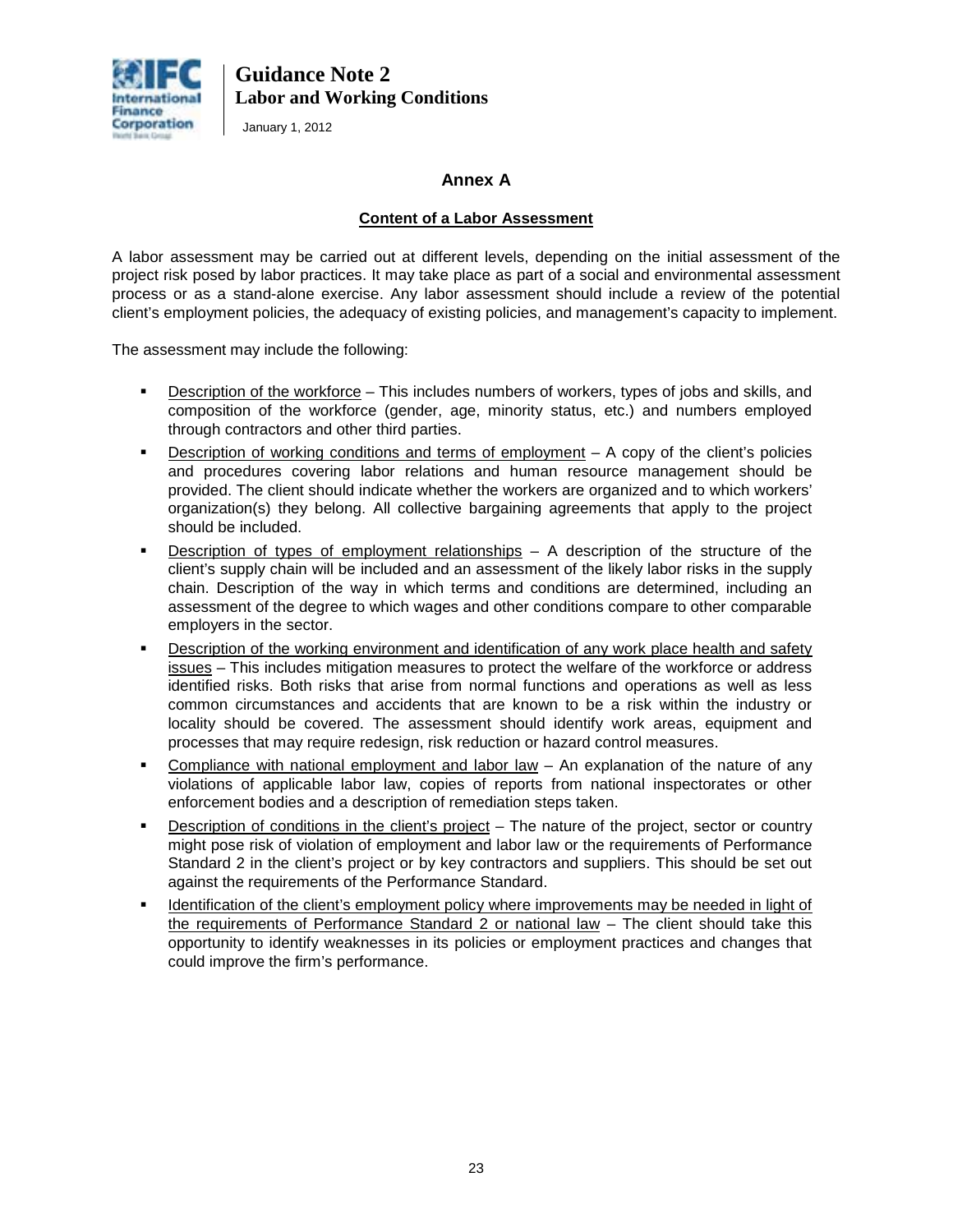

January 1, 2012

# **Annex B**

# **Content of HR Policies**

Companies need to develop their HR policies taking into consideration their type of business processes. Companies should not simply copy a template for such a wide-ranging strategic document. However a good start is to use the elements of Performance Standard 2 as the outline for labor and working conditions in writing HR policies. Companies need to make sure that each policy statement is in alignment with the respective element and guiding principles of Performance Standard 2. Here is the outline of Performance Standard 2 for reference, but it should not be limited by this.

- 1. Working Conditions and Management of Worker Relationship
	- a. Human Resources Policy
	- b. Working Relationship
	- c. Working Conditions & Terms of Employment
	- d. Workers' Organizations
	- e. Non-Discrimination & Equal Opportunity
	- f. Retrenchment
	- g. Grievance Mechanism
- 2. Protecting the Workforce
	- a. Child Labor
	- b. Forced Labor
- 3. Occupational Health & Safety
- 4. Workers Engaged by Third Parties
- 5. Supply Chain

HR policies can flow directly from Performance Standard 2. Companies need to clearly and simply state their policies with respect to each element of Performance Standard 2. They do not have to be long and technical like a legal document. Companies can simply paraphrase the guiding principles of Performance Standard 2 and customize the language for the company.

Additional information on how to develop HR policies can be found in [IFC's Measure & Improve your](http://www1.ifc.org/wps/wcm/connect/Topics_ext_content/ifc_external_corporate_site/IFC%20Sustainability/Publications/Publications_Handbook_LaborStandardsPerformance__WCI__1319577153058?id=0b26798048d2ea1eb8c1bd4b02f32852&WCM_Page.ResetAll=TRUE&CACHE=NONE&C)  [Labor Standards Performance Handbook.](http://www1.ifc.org/wps/wcm/connect/Topics_ext_content/ifc_external_corporate_site/IFC%20Sustainability/Publications/Publications_Handbook_LaborStandardsPerformance__WCI__1319577153058?id=0b26798048d2ea1eb8c1bd4b02f32852&WCM_Page.ResetAll=TRUE&CACHE=NONE&C)

# **Content of HR Procedures**

Procedures need to be clearly written. They need to explain step-by-step how everyone will implement the principles of Performance Standard 2 and the HR policies. They need to be clearly communicated to workers at all levels of the company, in all of the languages spoken in the company.

HR procedures should not be an isolated set of activities layered on to the company's existing business procedures. They should be integrated in the day-to-day business operations.

Additional information on HR procedures can be found in the IFC Handbook noted above.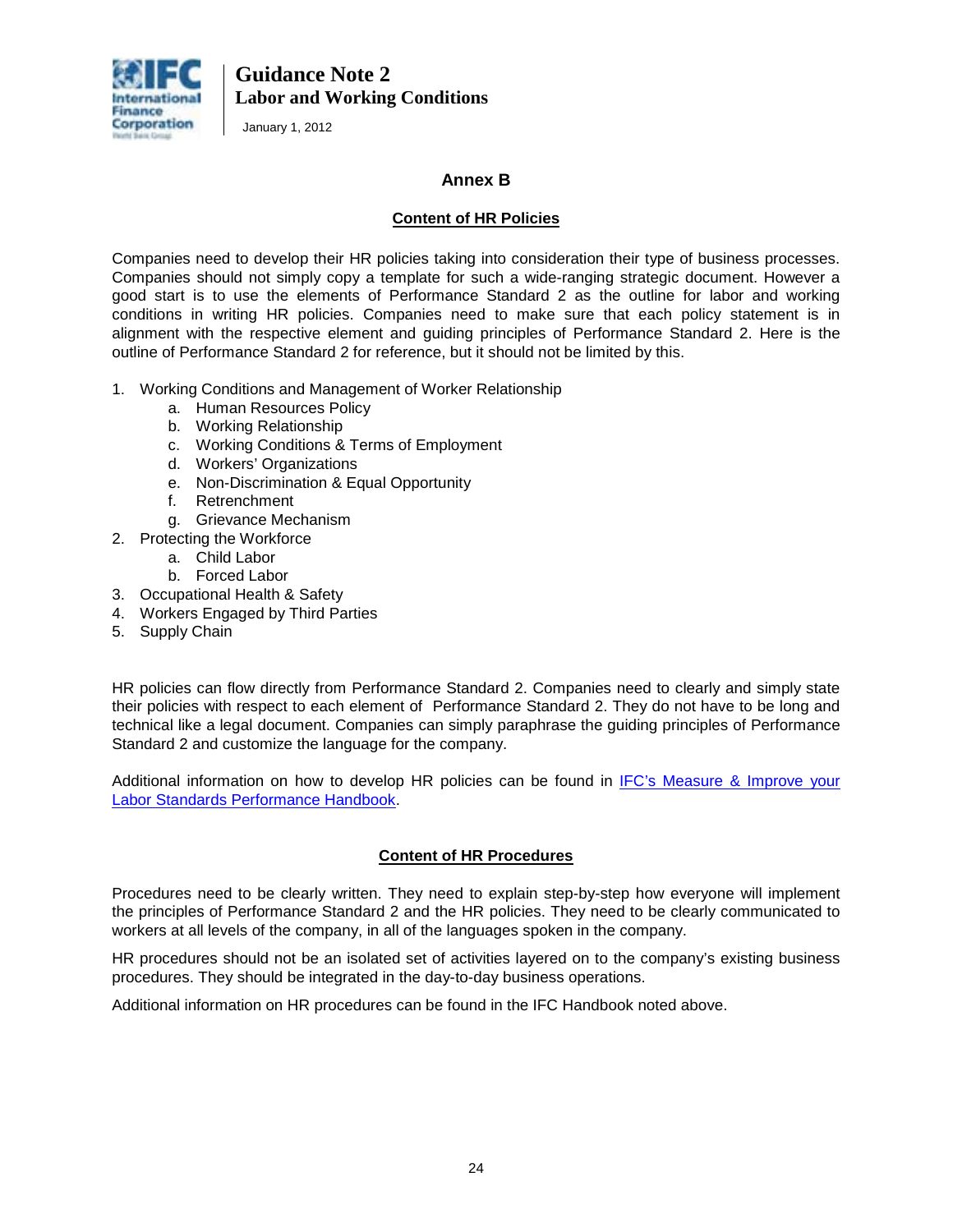

January 1, 2012

# **Annex C**

# **Information Provided to Individual Workers**

The information provided to workers on the commencement of their employment will normally be covered by rules concerning such information or contracts of employment contained in national law, however initial documents and contracts should also include information on the following:

- The name and legal domicile of the employer;
- The worker's job title;
- The date employment began;
- Where the employment is not permanent, the anticipated duration of the contract;
- **The place of work or, where the work is mobile, the main location;**
- **Hours of work, leave entitlements and other related matters;**
- **Rules relating to overtime and overtime compensation;**
- The levels and rules relating to the calculation of salary, wages and other benefits, including any rules related to deductions;
- **The pension and other social security arrangements applicable to the worker;**
- The length of notice which the worker can expect to give and receive on termination of employment;
- The disciplinary procedures which are applicable to the worker, including details of representation available to the worker and any appeals mechanism;
- Details of grievance procedures, including the person to whom grievances should be addressed;
- Any collective bargaining arrangements which apply to the worker.

This information should ideally be provided to the worker upon commencement of employment, but if not, should be provided as soon as possible thereafter.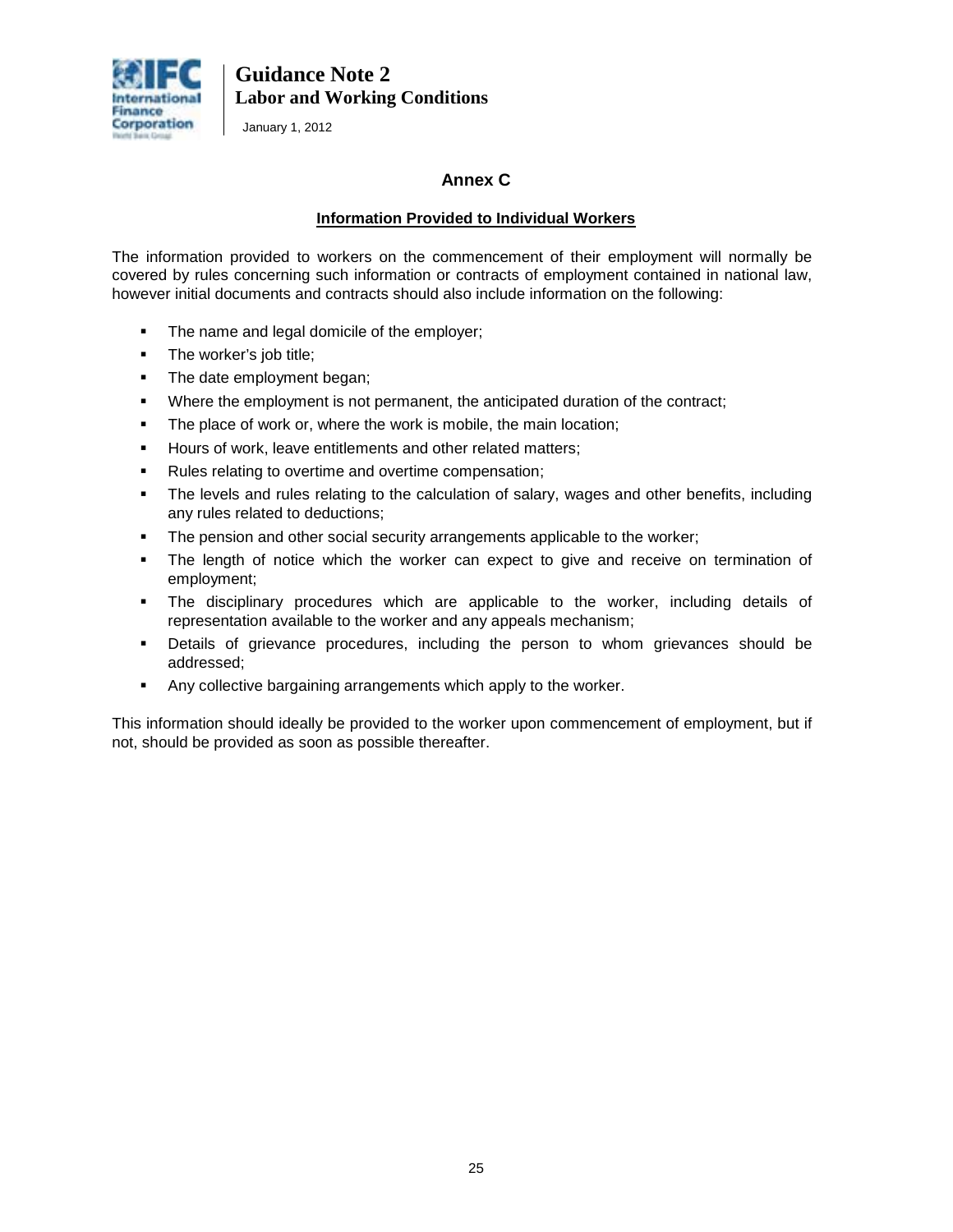

January 1, 2012

# **Annex D**

## **Grievances - Principles of Grievance Mechanisms**

There is no prescribed form for internal grievance mechanisms and such matters are rarely dealt with by national law – although there may be provisions in collective agreements which are relevant. There are, however, various principles that should underpin an effective grievance mechanism.

- **Provision of information**: All workers should be informed about the grievance mechanism at the time they are hired, and details about how it operates should be easily available, for example, included in worker documentation or on notice boards.
- **Transparency of the process**: Workers must know to whom they can turn in the event of a grievance and the support and sources of advice that are available to them. All line and senior managers must be familiar with their organization's grievance procedure.
- **Keeping it up to date**: The process should be regularly reviewed and kept up to date, for example, by referencing any new statutory guidelines, changes in contracts or representation.
- **Confidentiality**: The process should ensure that a complaint is dealt with confidentially. While procedures may specify that complaints should first be made to the workers' line manager, there should also be the option of raising a grievance first with an alternative manager, for example, a human resource (personnel) manager.
- **Non-retribution**: Procedures should guarantee that any worker raising a complaint will not be subject to any reprisal.
- **Reasonable timescales**: Procedures should allow for time to investigate grievances fully, but should aim for swift resolutions. The longer a grievance is allowed to continue, the harder it can be for both sides to get back to normal afterwards. Time limits should be set for each stage of the process, for example, a maximum time between a grievance being raised and the setting up of a meeting to investigate it.
- **Right of appeal**: A worker should have the right to appeal to a higher level of management if he or she is not happy with the initial finding.
- **Right to be accompanied**: In any meetings or hearings, the worker should have the right to be accompanied by a colleague, friend or union representative.
- **Keeping records**: Written records should be kept at all stages. The initial complaint should be in writing if possible, along with the response, notes of any meetings and the findings and the reasons for the findings.
- **Relationship with collective agreements**: Grievance procedures may be included in collective agreements. Any additional processes should be consistent with these.
- **Relationship with regulation**: In some countries, grievance processes are set out in employment codes. Workplace processes should be compliant with these.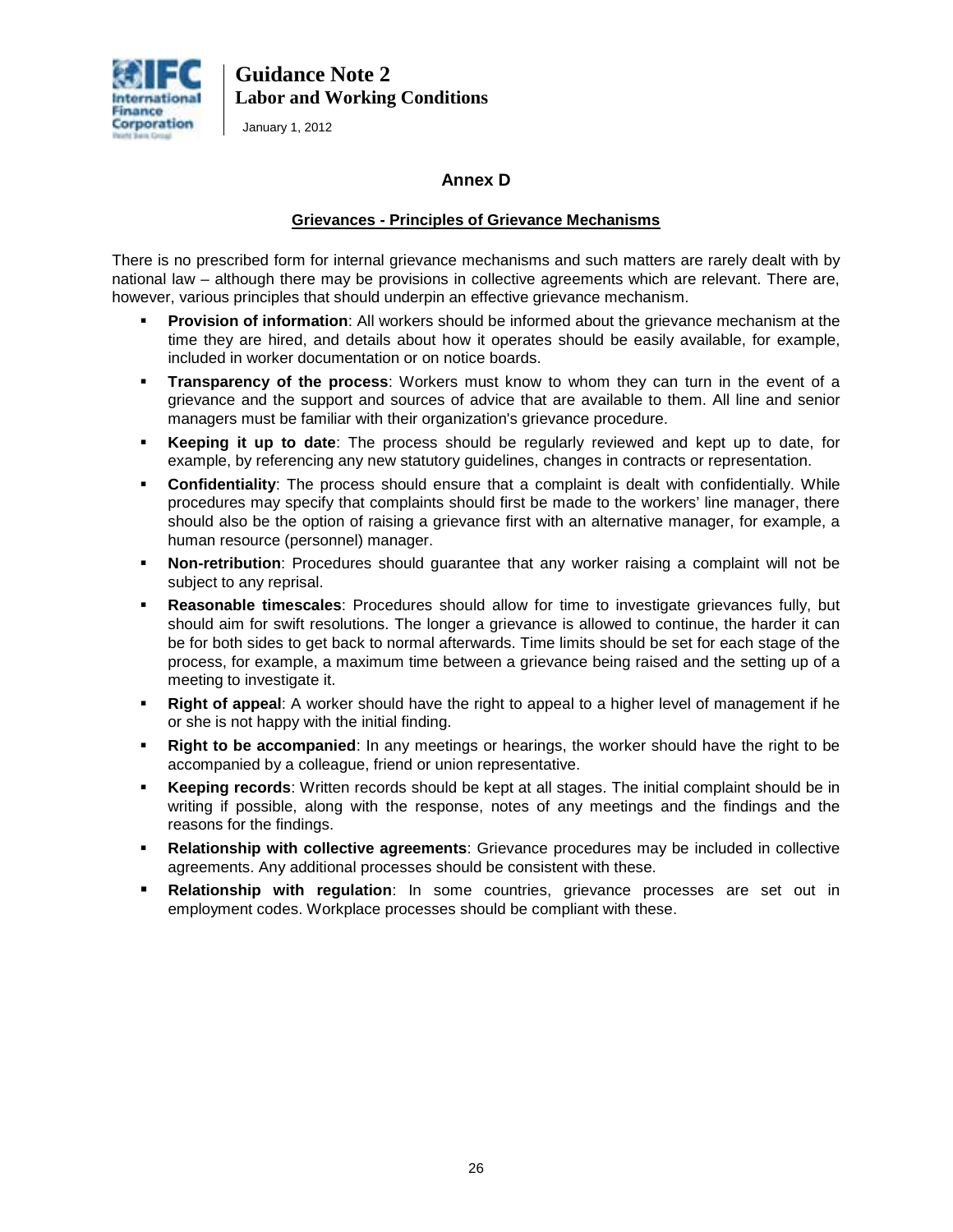

January 1, 2012

# **Annex E**

# **Contents of a Retrenchment Plan**

## **Consider Costs and Alternative Solutions to Retrenchment**

- Retrenchment of workers should be considered as a last resort and only implemented after other alternatives have been exhausted.
- Companies should first consider the costs of, and alternatives to, retrenchment.
- **Possible alternatives to retrenchment, including those proposed by employees, management and** owners, and those suggested by other stakeholders through preliminary consultations should be considered.

## **Description of Anticipated Retrenchment and Rationale**

- Anticipated magnitude, rationale, and timeframe characteristics of the labor force (number of men and women employed by skill level and type of contract)
- Adequacy of current staffing levels and need for retrenchment from a business point of view
- Size of the planned retrenchment (number of men and women to be retrenched by skill level and type of contract)
- **Retrenchment schedule**

## **Relevant Economic Context**

- Situation of the local economy, as it relates to the retrenched workers' ability to find new jobs or start new businesses
- **IMPORTANCE OF the firm/enterprise in the local economy**
- Main trends in the sector in which the firm operates (e.g., projected growth, level of employment, wages, foreign and domestic investment).

## **Retrenchment Methods and Procedures**

- Methods anticipated (e.g., voluntary retirement, severance packages, lay-offs)
- Consultation and negotiation (e.g., with labor organizations, workers' representatives, community organizations, government representatives, and NGOs)
- **Selection criteria for worker dismissal**
- Strategies to prevent the disproportionate representation of a social group (e.g., women or members of a particular ethnic or religious group) among the retrenched workers.

## **Management Arrangements**

- Person or people who will direct/supervise the retrenchment process
- **Grievance and appeal procedures.**

## **Legal/Institutional Framework**

- Legislation that applies to early retirement, provision of severance packages and lay-offs
- Legal role of trade unions or other representative bodies in the retrenchment process
- **Relevant agreements with labor unions or other labor representatives**
- Compliance of planned retrenchment with applicable legislation and agreements
- Coverage of retrenched workers by unemployment insurance or any other welfare programs
- **Eligibility of part-time or contract workers to receive benefits or assistance.**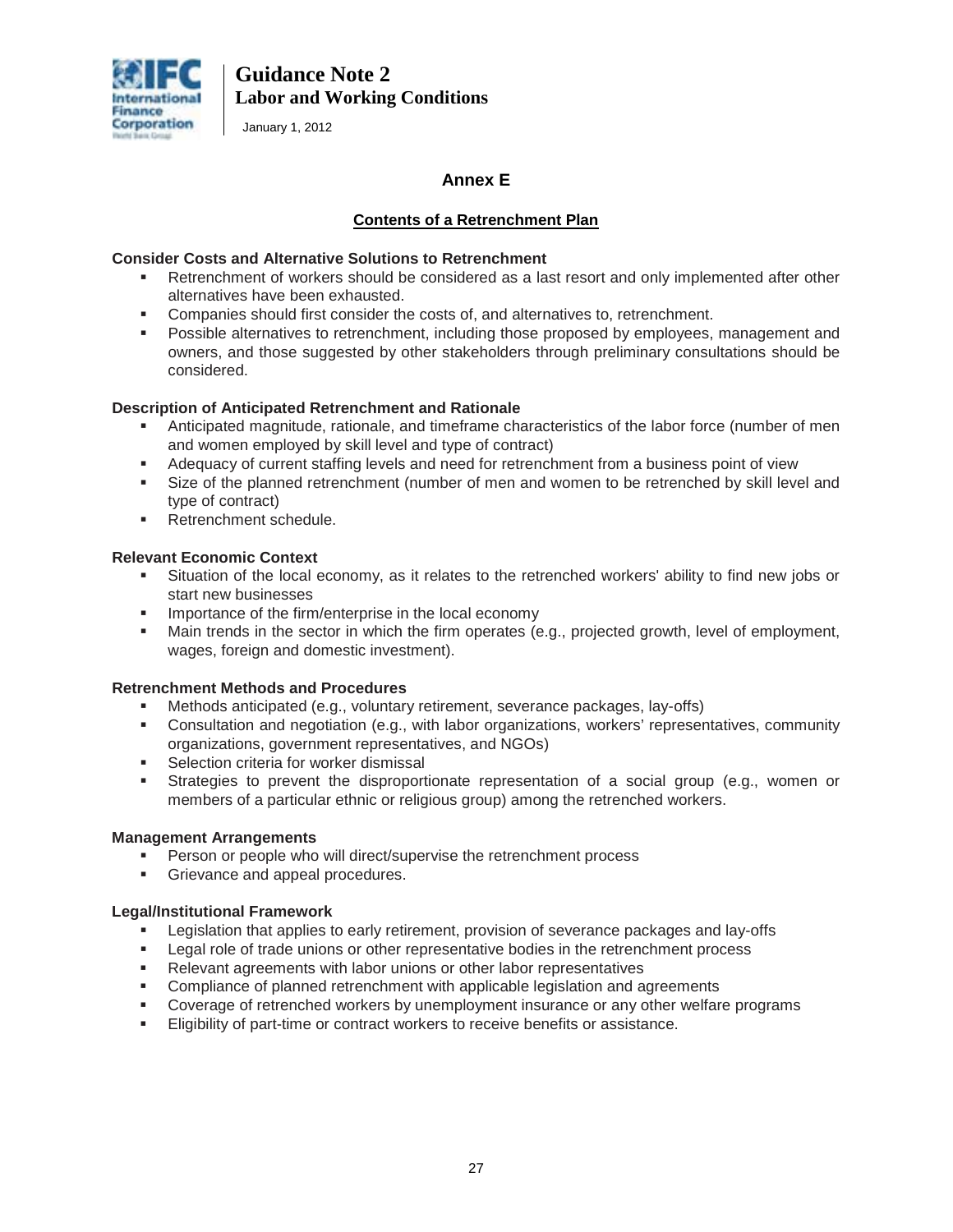

January 1, 2012

## **Anticipated Impacts on Retrenched Workers and Communities**

- Prospects for retrenched workers (market demand for their skills and alternative sources of income/employment) eligibility of retrenched workers for unemployment or other benefits
- **IMPACT COMMUNIST IMPACTS** on wider communities and remedial measures proposed.

#### **Compensation and Any Additional Assistance to Be Provided to Retrenched Workers**

- **EXECOMPERIM** Compensation anticipated by skill level and type of contract
- **Training programs**
- **Career counseling**
- **Assistance to set up micro-enterprises.**

#### **Monitoring of the Retrenchment Process**

- Indicators to be monitored (e.g., situation of the retrenched workers, payment of entitlements, outcomes of assistance provided)
- **Figure 1** Frequency of monitoring activities
- **Party or parties that will carry out the monitoring activities.**

#### **Supporting Documentation**

 References of written materials, record of consultations with affected workers, tables, and the like included in an annex.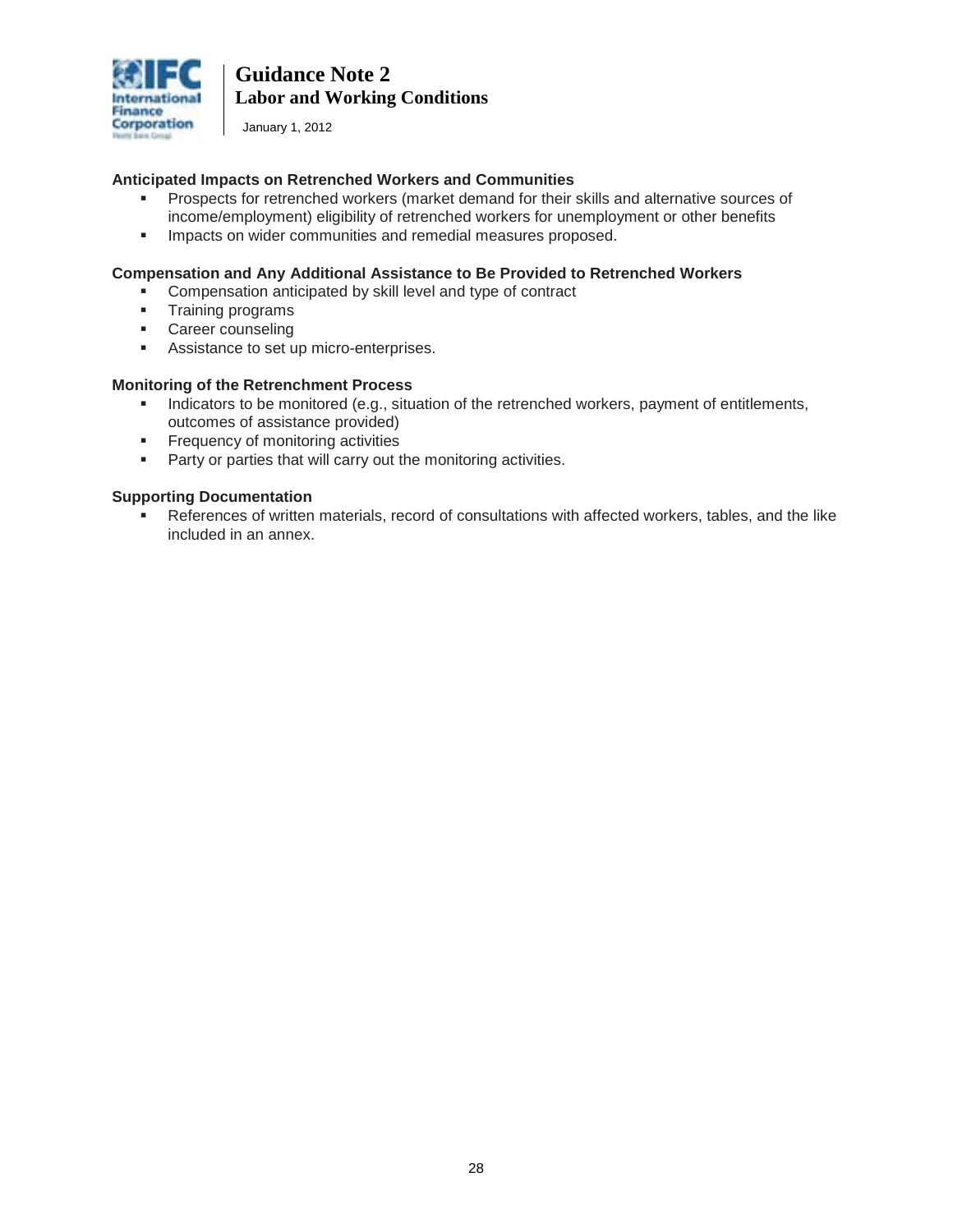

January 1, 2012

# **Annotated Bibliography**

#### **International Agreements**

Several of the requirements in Performance Standard 2 are partly guided by standards set by the following international agreements negotiated through the International Labour Organization (ILO) and the United Nations (UN), noted in each case:

- **ILO Convention 87 on Freedom of Association and Protection of the Right to Organize**
- **ILO Convention 98 on the Right to Organize and Collective Bargaining**
- **ILO Convention 29 on Forced Labor**
- **ILO Convention 105 on the Abolition of Forced Labor**
- **ILO Convention 138 on Minimum Age (of Employment)**
- **ILO Convention 182 on the Worst Forms of Child Labor**
- **ILO Convention 100 on Equal Remuneration**
- **ILO Convention 111 on Discrimination (Employment and Occupation)**
- UN Convention on the Rights of the Child, Article 32.1

A list of the eight ILO conventions and the countries that have ratified them is available at the ILOLEC Database of International Labour Standards: [http://www.ilo.org/ilolex/english/index.htm.](http://www.ilo.org/ilolex/english/index.htm) The text of the ILO conventions and list of ratifying countries are available at [http://www.ilo.org/](http://www.ilo.org/ilolex/english/convdisp2.htm) [ilolex/english/convdisp2.htm.](http://www.ilo.org/ilolex/english/convdisp2.htm)

In 1998, the members of the ILO agreed on a "Declaration on Fundamental Principles and Rights at Work" [\(http://www.ilo.org/public/english/standards/relm/ilc/ilc86/com-dtxt.htm\)](http://www.ilo.org/public/english/standards/relm/ilc/ilc86/com-dtxt.htm), which declares that "all Members, even if they have not ratified the Conventions in question, have an obligation arising from the very fact of membership in the Organization, to respect, to promote and to realize, in good faith and in accordance with the Constitution, the principles concerning the fundamental rights which are the subject of those Conventions." A large majority of countries have ratified at least some of the eight ILO conventions that comprise the four core labor standards. In addition, most countries have labor laws in place that reflect the eight core standards, whether or not they have ratified the conventions. Where these standards have not been expressly incorporated into national law, clients should identify and implement the relevant standards as described in the Performance Standard 2 and its accompanying Guidance Note.

Other references to ILO documents in Guidance Note 2 include the following:

- **ILO Convention 155 on Occupational Safety and Health**
- ILO Protocol 155 of 2002 to the Occupational Safety and Health Convention
- **ILO Convention 162 on Asbestos**
- **ILO Convention 174 on Prevention of Major Industrial Accidents**

Several of the topics covered by Performance Standard 2 (noted in relevant sections) are also within the scope of the following international agreements negotiated through the United Nations:

- **UN Universal Declaration of Human Rights**
- UN International Covenant on Economic, Social, and Cultural Rights
- **UN International Covenant on Civil and Political Rights**
- **UN Convention on the Rights of the Child**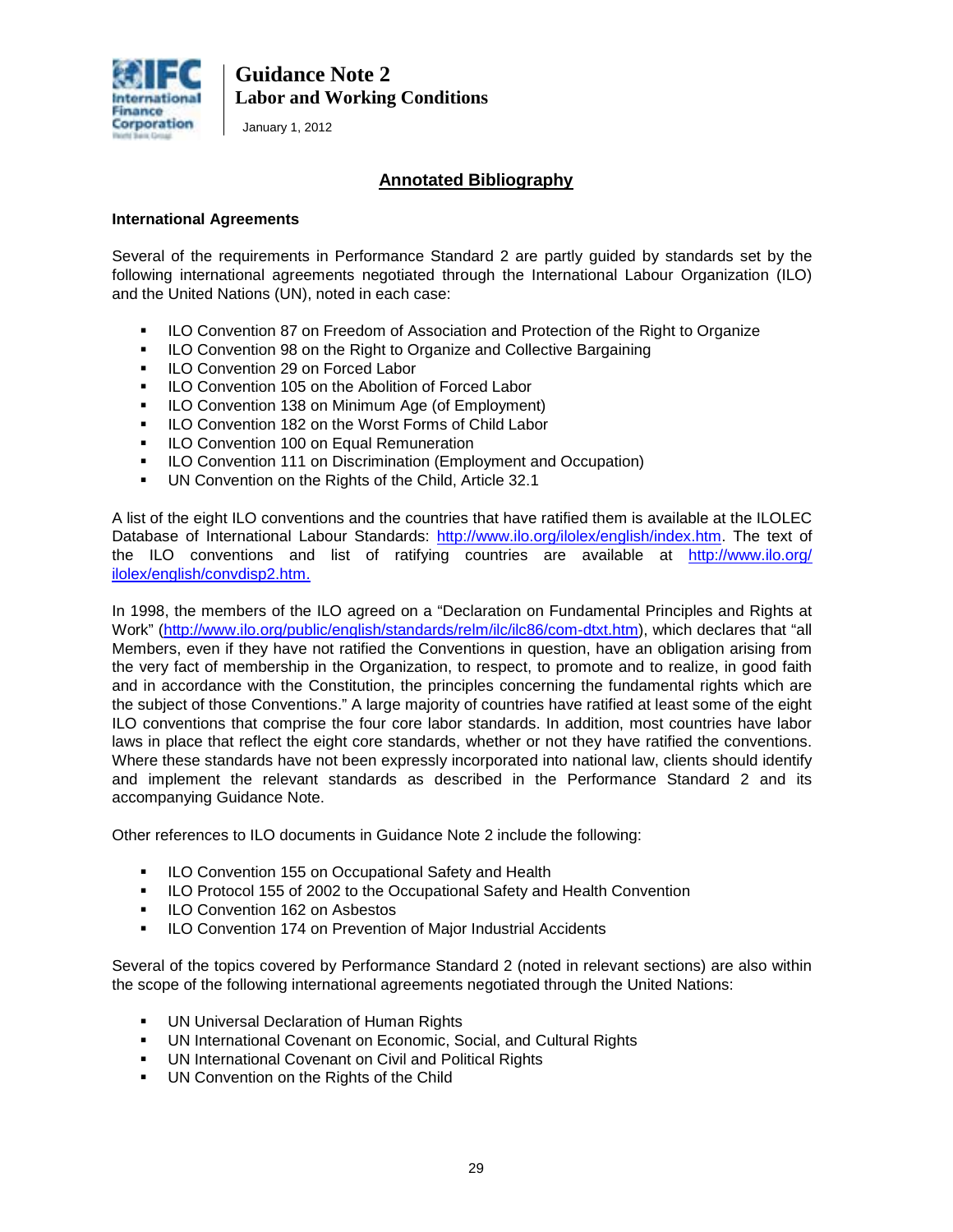

January 1, 2012

- UN Convention on the Elimination of All Forms of Racial Discrimination
- UN Convention on the Elimination of All Forms of Discrimination against Women.

A list of the six UN conventions and the countries that have ratified each of them is available at [http://www2.ohchr.org/english/law/index.htm.](http://www2.ohchr.org/english/law/index.htm) The ratification status of each convention by country is available at [http://treaties.un.org/Pages/Treaties.aspx?id=4&subid=A&lang=en.](http://treaties.un.org/Pages/Treaties.aspx?id=4&subid=A&lang=en)

Also see the UN's "Convention on the Rights of Persons with Disabilities," which elaborates in detail the rights of persons with disabilities and sets out a code of implementation: http://www.un.org/ [disabilities/convention/conventionfull.shtml.](http://www.un.org/disabilities/convention/conventionfull.shtml) Furthermore, see the UN's "Optional Protocol to the Convention on the Rights of Persons with Disabilities" at [http://www.un.org/disabilities/convention/optprotocol.shtml.](http://www.un.org/disabilities/convention/optprotocol.shtml)

## **Guidance, Recommendations, and Adjudications**

Resources issued by the following organizations provide useful additional guidance:

ILO (International Labour Organization). 2006. *Tripartite Declaration of Principles Concerning Multinational Enterprises and Social Policy. 4th Edition. Geneva: ILO.* This book, available to download, offers guidance on employment, training, conditions of work and life, and industrial relations. [http://www.ilo.org/empent/Publications/WCMS\\_094386/lang--en/index.htm.](http://www.ilo.org/empent/Publications/WCMS_094386/lang--en/index.htm)

———. 2007. "The Employment Relationship: An Annotated Guide to ILO Recommendation No. 198." ILO, Geneva. [http://www.ilo.org/public/english/dialogue/ifpdial/downloads/guide-rec198.pdf.](http://www.ilo.org/public/english/dialogue/ifpdial/downloads/guide-rec198.pdf)

2011a. "Committee on Freedom of Association." ILO, Geneva. [http://www.ilo.org/global/standards/applying-and-promoting-international-labour-standards/](http://www.ilo.org/global/standards/applying-and-promoting-international-labour-standards/%20committee-on-freedom-of-association/lang--en/index.htm)  [committee-on-freedom-of-association/lang--en/index.htm.](http://www.ilo.org/global/standards/applying-and-promoting-international-labour-standards/%20committee-on-freedom-of-association/lang--en/index.htm) This committee investigates claimed violations of the right to organize or bargain collectively. This nine-member tripartite (government, employer, and trade union) body reviews complaints on country compliance with the principles of freedom of association and collective bargaining, whether or not a country has ratified ILO Conventions 87 and 98. To review cases, go to <http://www.ilo.org/ilolex/english/index.htm> and click on "Cases of the Committee on Freedom of Association." Cases are sorted by country and by case.

-. 2011b. "International Labour Standards." ILO, Geneva. [http://webfusion.ilo.org/public/db/standards/normes/appl/index.cfm?lang=EN.](http://webfusion.ilo.org/public/db/standards/normes/appl/index.cfm?lang=EN) This site reviews member countries' implementation of ratified labor conventions periodically. A searchable database can access the findings of the Committee of Experts on the Application of Conventions and Recommendations on country and issue violations.

IOM (International Organization for Migration). 2011. Homepage. IOM, Geneva.

[http://www.iom.int/jahia/jsp/index.jsp.](http://www.iom.int/jahia/jsp/index.jsp) IOM, an intergovernmental organization established in 1951, is committed to the principle that humane and orderly migration benefits migrants and society.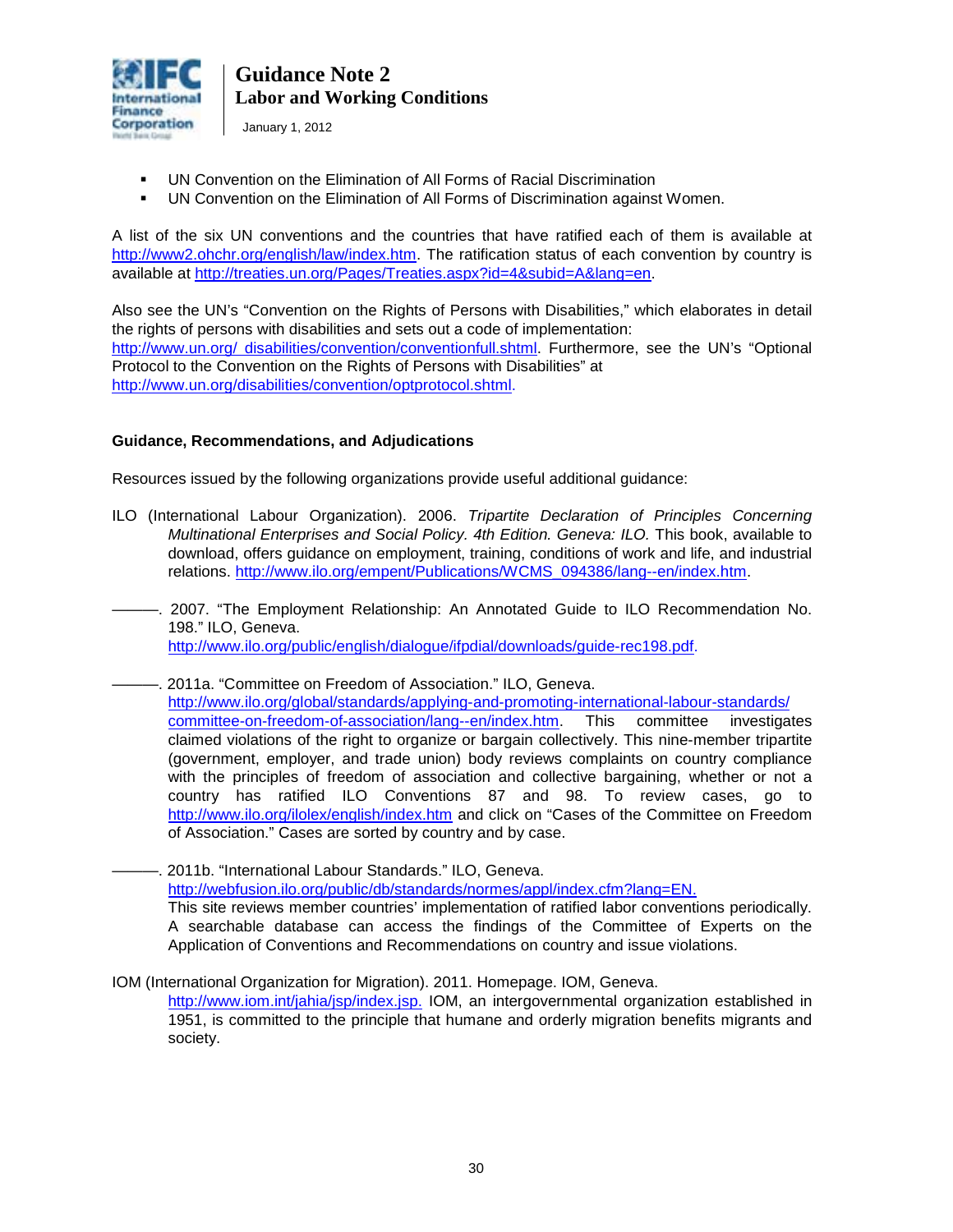

January 1, 2012

OECD (Organisation for Economic Co-operation and Development). "Guidelines for Multinational Enterprises." OECD, Paris. http://www.oecd.org/topic/0,2686,en\_2649\_34889\_1\_1\_1\_1\_1\_37439,00.html. This resource offers guidance on employment and industrial relations, human rights, environment, information disclosure, combating bribery, consumer interests, science and technology, competition, and taxation.

#### **IFC and World Bank Resources**

IFC and the World Bank have published a number of resource materials, including the following:

- IFC (International Finance Corporation). 2002. *"*Addressing Child Labor in the Workplace and Supply Chain*.*" Good Practice Note 1, IFC, Washington, DC. [http://www1.ifc.org/wps/wcm/connect/topics\\_ext\\_content/ifc\\_external\\_corporate\\_site/ifc+sust](http://www1.ifc.org/wps/wcm/connect/topics_ext_content/ifc_external_corporate_site/ifc+sustainability/publications/publications_gpn_childlabor) [ainability/publications/publications\\_gpn\\_childlabor.](http://www1.ifc.org/wps/wcm/connect/topics_ext_content/ifc_external_corporate_site/ifc+sustainability/publications/publications_gpn_childlabor) This note provides good practice approaches that businesses have successfully applied in managing risks associated with child labor in their own workplaces and those of their vendors and suppliers.
- *———.* 2005. "Managing Retrenchment." Good Practice Note 4, IFC, Washington, DC. [http://www1.ifc.org/wps/wcm/connect/topics\\_ext\\_content/ifc\\_external\\_corporate\\_site/ifc+sust](http://www1.ifc.org/wps/wcm/connect/topics_ext_content/ifc_external_corporate_site/ifc+sustainability/publications/publications_gpn_retrenchment__wci__1319579072627) [ainability/publications/publications\\_gpn\\_retrenchment\\_\\_wci\\_\\_1319579072627.](http://www1.ifc.org/wps/wcm/connect/topics_ext_content/ifc_external_corporate_site/ifc+sustainability/publications/publications_gpn_retrenchment__wci__1319579072627) This 28-page note provides guidance on how to plan and manage the process of retrenchment where significant job losses are anticipated.
- *———.* 2006. "Non-discrimination and Equal Opportunity." Good Practice Note 5, IFC, Washington, DC. [http://www1.ifc.org/wps/wcm/connect/topics\\_ext\\_content/ifc\\_external\\_corporate\\_site/ifc+sust](http://www1.ifc.org/wps/wcm/connect/topics_ext_content/ifc_external_corporate_site/ifc+sustainability/publications/publications_gpn_nondiscrimination) [ainability/publications/publications\\_gpn\\_nondiscrimination.](http://www1.ifc.org/wps/wcm/connect/topics_ext_content/ifc_external_corporate_site/ifc+sustainability/publications/publications_gpn_nondiscrimination) This note provides guidance to IFC clients and other employers in emerging markets on promoting both equality and diversity, and overcoming discriminatory practices, while acknowledging that this topic can often be controversial and difficult.
- *———.* 2007a. "Labor and Working Conditions." Guidance Note 2, IFC, Washington, DC. [http://www1.ifc.org/wps/wcm/connect/2398880048855835bf4cff6a6515bb18/2007%2BUpdat](http://www1.ifc.org/wps/wcm/connect/2398880048855835bf4cff6a6515bb18/2007%2BUpdated%2BGuidance%2BNote_2.pdf?MOD=AJPERES&attachment=true&id=1322808277977) [ed%2BGuidance%2BNote\\_2.pdf?MOD=AJPERES&attachment=true&id=1322808277977.](http://www1.ifc.org/wps/wcm/connect/2398880048855835bf4cff6a6515bb18/2007%2BUpdated%2BGuidance%2BNote_2.pdf?MOD=AJPERES&attachment=true&id=1322808277977) The General Environmental, Health and Safety Guidelines as well as the sector-specific IFC Environmental Health and Safety Guidelines apply to all places of work associated with IFC projects and provide guidance for general and specific aspects for occupational health and safety.
- *———.* 2007b. "Environmental, Health, and Safety General Guidelines." IFC, Washington, DC. [http://www1.ifc.org/wps/wcm/connect/topics\\_ext\\_content/ifc\\_external\\_corporate\\_site/ifc+sust](http://www1.ifc.org/wps/wcm/connect/topics_ext_content/ifc_external_corporate_site/ifc+sustainability/risk+management/sustainability+framework/sustainability+framework+-+2006/environmental%2C+health%2C+and+safety+guidelines/ehsguidelines) [ainability/risk+management/sustainability+framework/sustainability+framework+-](http://www1.ifc.org/wps/wcm/connect/topics_ext_content/ifc_external_corporate_site/ifc+sustainability/risk+management/sustainability+framework/sustainability+framework+-+2006/environmental%2C+health%2C+and+safety+guidelines/ehsguidelines) [+2006/environmental%2C+health%2C+and+safety+guidelines/ehsguidelines.](http://www1.ifc.org/wps/wcm/connect/topics_ext_content/ifc_external_corporate_site/ifc+sustainability/risk+management/sustainability+framework/sustainability+framework+-+2006/environmental%2C+health%2C+and+safety+guidelines/ehsguidelines) The guidelines contain the performance levels and measures that are normally acceptable to IFC and are generally considered to be achievable in new facilities at reasonable costs by existing technology.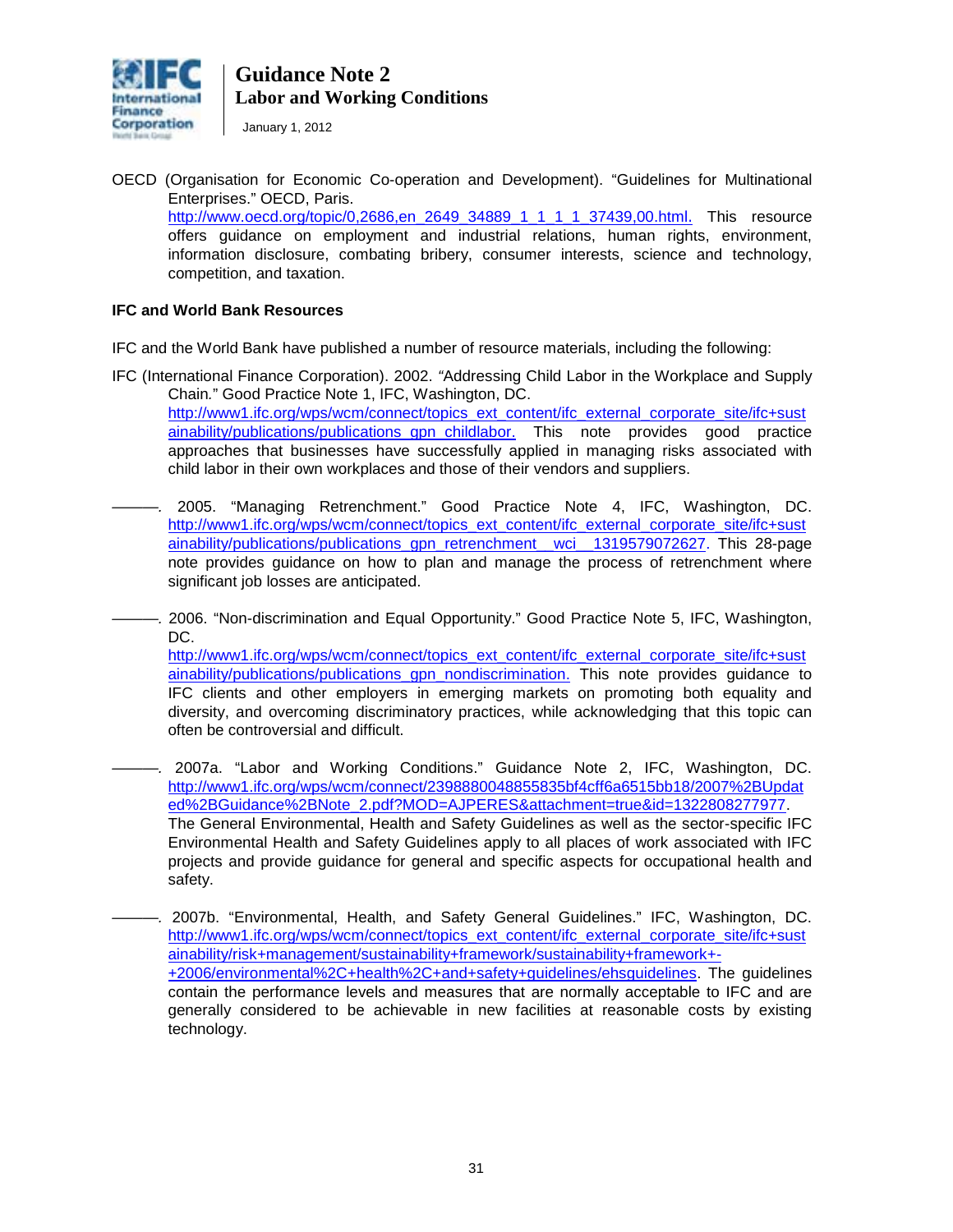

January 1, 2012

- ———. 2010. *Measure and Improve Your Labor Standards Performance: Performance Standard 2 Handbook for Labor and Working Conditions*. IFC: Geneva. [http://www1.ifc.org/wps/wcm/connect/Topics\\_ext\\_content/ifc\\_external\\_corporate\\_site/IFC%2](http://www1.ifc.org/wps/wcm/connect/Topics_ext_content/ifc_external_corporate_site/IFC%20Sustainability/Publications/Publications_Handbook_LaborStandardsPerformance__WCI__1319577153058?id=0b26798048d2ea1eb8c1bd4b02f32852&WCM_Page.ResetAll=TRUE&CACHE=NONE&C) [0Sustainability/Publications/Publications\\_Handbook\\_LaborStandardsPerformance\\_\\_WCI\\_\\_1](http://www1.ifc.org/wps/wcm/connect/Topics_ext_content/ifc_external_corporate_site/IFC%20Sustainability/Publications/Publications_Handbook_LaborStandardsPerformance__WCI__1319577153058?id=0b26798048d2ea1eb8c1bd4b02f32852&WCM_Page.ResetAll=TRUE&CACHE=NONE&C) [319577153058?id=0b26798048d2ea1eb8c1bd4b02f32852&WCM\\_Page.ResetAll=TRUE&C](http://www1.ifc.org/wps/wcm/connect/Topics_ext_content/ifc_external_corporate_site/IFC%20Sustainability/Publications/Publications_Handbook_LaborStandardsPerformance__WCI__1319577153058?id=0b26798048d2ea1eb8c1bd4b02f32852&WCM_Page.ResetAll=TRUE&CACHE=NONE&C) [ACHE=NONE&C.](http://www1.ifc.org/wps/wcm/connect/Topics_ext_content/ifc_external_corporate_site/IFC%20Sustainability/Publications/Publications_Handbook_LaborStandardsPerformance__WCI__1319577153058?id=0b26798048d2ea1eb8c1bd4b02f32852&WCM_Page.ResetAll=TRUE&CACHE=NONE&C) This book is intended to be a practical reference and aims to provide an understanding of the management systems and internal staff capabilities required for improving the labor standards performance in a company and its supply chain.
- IFC (International Finance Corporation) and EBRD (European Bank for Reconstruction and Development). 2009. "Workers' Accommodation: Processes and Standards. Guidance Note, IFC, Washington, DC, and EBRD, London. [http://www1.ifc.org/wps/wcm/connect/topics\\_ext\\_content/ifc\\_external\\_corporate\\_site/ifc+sust](http://www1.ifc.org/wps/wcm/connect/topics_ext_content/ifc_external_corporate_site/ifc+sustainability/publications/publications_gpn_workersaccommodation) [ainability/publications/publications\\_gpn\\_workersaccommodation.](http://www1.ifc.org/wps/wcm/connect/topics_ext_content/ifc_external_corporate_site/ifc+sustainability/publications/publications_gpn_workersaccommodation)
- World Bank. 2009. "Good Practice Note: Asbestos—Occupational and Community Health Issues." World Bank, Washington, DC. [http://siteresources.worldbank.org/EXTPOPS/Resources/AsbestosGuidanceNoteFinal.pdf.](http://siteresources.worldbank.org/EXTPOPS/Resources/AsbestosGuidanceNoteFinal.pdf) This note discusses health-risks related to asbestos exposure and provides resources for international best practices.
- -. 2011a. "Active Labor Market Programs and Activation Policies." World Bank, Washington, DC. [http://go.worldbank.org/MVGTO42OA0.](http://go.worldbank.org/MVGTO42OA0) This website offers useful information for clients confronting large-scale retrenchments.
- ———. 2011b. "Core Labor Standards Toolkit." World Bank, Washington, DC. [http://go.worldbank.org/1JZA8B2CO0.](http://go.worldbank.org/1JZA8B2CO0) This toolkit offers general information on the International Labour Organization's four fundamental principles and rights at work. The website also provides links to other useful information sources.

# **Country Reports on Labor Practices**

- ICFTU (International Confederation of Free Trade Unions). 1997–2006. "Country Reports: WTO and Labour Standards on Trade and Labour Standards." ICFTU, Brussels. [http://www.icftu.org/list.asp?Language=EN&Order=Date&Type=WTOReports&Subject=ILS.](http://www.icftu.org/list.asp?Language=EN&Order=Date&Type=WTOReports&Subject=ILS) This website offers many country reports on labor rights performance.
- U.S. Department of State. 1999–2010. "Country Reports on Human Rights Practices." U.S. Department of State, Washington, DC. [http://www.state.gov/g/drl/rls/hrrpt/index.htm.](http://www.state.gov/g/drl/rls/hrrpt/index.htm) These reports are issued on almost all countries. Section 6 of these reports covers many of the labor issues included in Performance Standard 2.

## **Supply Chain Management**

CIPS (Chartered Institute of Purchasing and Supply). 2011. Homepage. CIPS, Mansfield, England. [http://www.cips.org/.](http://www.cips.org/) This group promotes and develops high standards of professional skill, ability, and integrity among all those engaged in purchasing and supply-chain management.